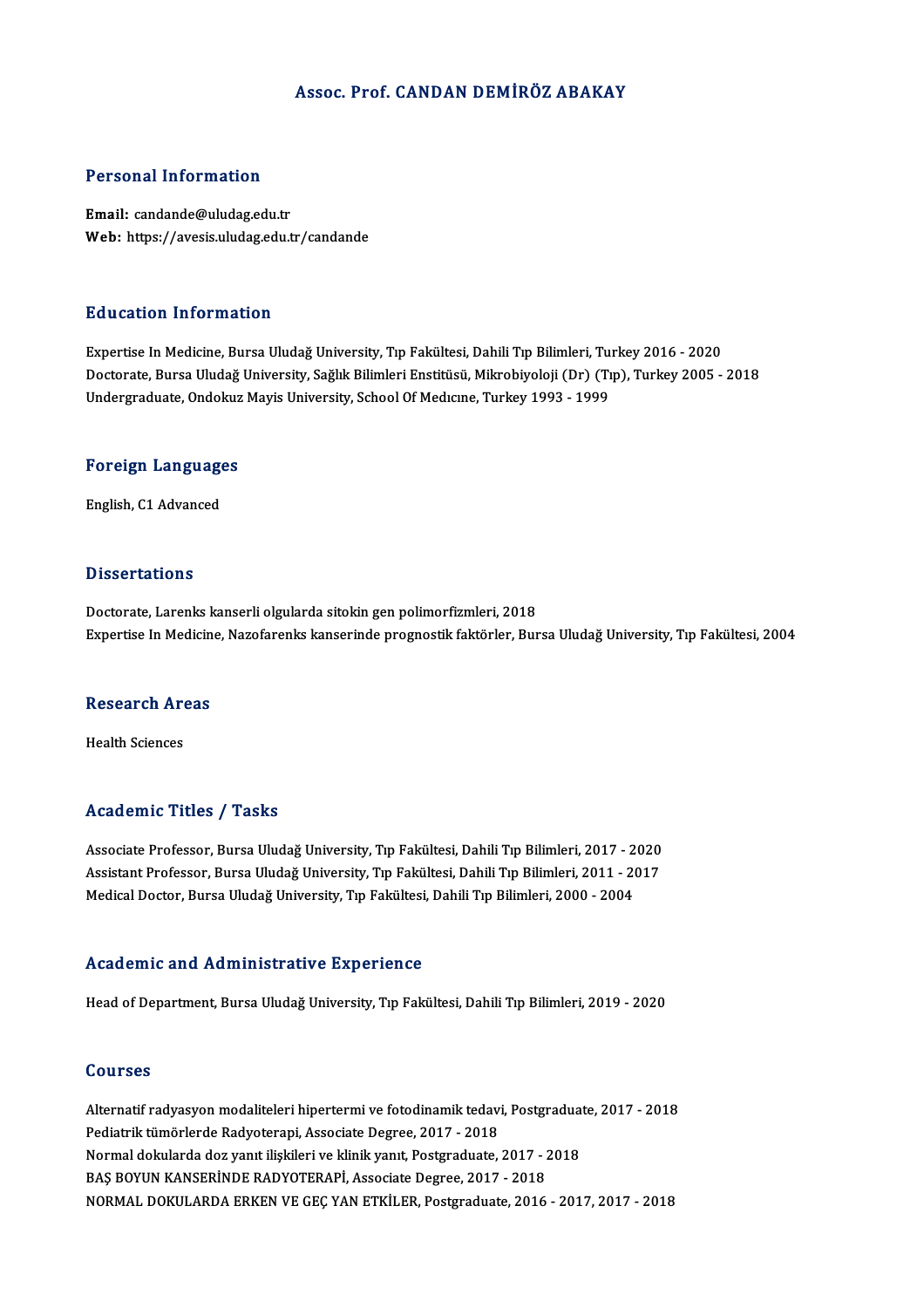Jinekolojik tümörlerde Radyoterapi, Doctorate, 2017 - 2018<br>Pes bouwn tümörlerde Radyoterapi, Doctorate, 2017 - 2018 Jinekolojik tümörlerde Radyoterapi, Doctorate, 2017 - 2018<br>Baş boyun tümörlerde Radyoterapi, Doctorate, 2017 - 2018<br>COCUKLUK GAĞLTÜMÖPLERİNDE RADYOTERAPI, Destarate Jinekolojik tümörlerde Radyoterapi, Doctorate, 2017 - 2018<br>Baş boyun tümörlerde Radyoterapi, Doctorate, 2017 - 2018<br>ÇOCUKLUK ÇAĞI TÜMÖRLERİNDE RADYOTERAPİ, Doctorate, 2017 - 2018<br>Podiatrik tümörlerde Podyoterani, Doctorate Baş boyun tümörlerde Radyoterapi, Doctorate, 2017 - 2018<br>ÇOCUKLUK ÇAĞI TÜMÖRLERİNDE RADYOTERAPİ, Doctorate, 2017 - 201<br>Pediatrik tümörlerde Radyoterapi, Doctorate, 2016 - 2017, 2017 - 2018<br>iinekeleijk tümörlerde BT. Pestsr ÇOCUKLUK ÇAĞI TÜMÖRLERİNDE RADYOTERAPİ, Doc<br>Pediatrik tümörlerde Radyoterapi, Doctorate, 2016 - 2<br>jinekolojik tümörlerde RT, Postgraduate, 2017 - 2018<br>UNEKOLOJIK TÜMÖRLERDE RADYOTERARİ, ASSOSIAL Pediatrik tümörlerde Radyoterapi, Doctorate, 2016 - 2017, 2017 - 2018<br>jinekolojik tümörlerde RT, Postgraduate, 2017 - 2018<br>JİNEKOLOJİK TÜMÖRLERDE RADYOTERAPİ, Associate Degree, 2017 - 2018<br>NÜKLEER TIPTA DOZLAR VE RİSKLER R jinekolojik tümörlerde RT, Postgraduate, 2017 - 2018<br>JİNEKOLOJİK TÜMÖRLERDE RADYOTERAPİ, Associate Degree, 201<br>NÜKLEER TIPTA DOZLAR VE RİSKLER, Postgraduate, 2017 - 2018<br>PAS POVUN KANSERİNDE RADYOTERAPİ, Dostarate, 2017 - JİNEKOLOJİK TÜMÖRLERDE RADYOTERAPİ, Associate Degree, 201<br>NÜKLEER TIPTA DOZLAR VE RİSKLER, Postgraduate, 2017 - 2018<br>BAŞ BOYUN KANSERİNDE RADYOTERAPİ, Doctorate, 2017 - 2018 BAŞ BOYUN KANSERİNDE RADYOTERAPİ, Doctorate, 2017 - 2018<br>Advising Theses

Advising Theses<br>DEMİRÖZ ABAKAY C., Dosimetric comparison of VMAT, IMRT and conformal plans in medulloblastoma radiotherapy:<br>Petrespestive study, Pestaraduate *C* Perlar(Student), 2021 retrosing ricoco<br>DEMİRÖZ ABAKAY C., Dosimetric comparison of VMAT, IMR<br>Retrospective study, Postgraduate, G.Parlar(Student), 2021<br>Dominës Abelray C., Betrospective investigation of the desim DEMİRÖZ ABAKAY C., Dosimetric comparison of VMAT, IMRT and conformal plans in medulloblastoma radiotherapy:<br>Retrospective study, Postgraduate, G.Parlar(Student), 2021<br>Demiröz Abakay C., Retrospective investigation of the d

Retrospective study, Postgraduate, G.Parlar(Student), 2021<br>Demiröz Abakay C., Retrospective investigation of the dosimetric comparison of low and high energy fotons in VMAT<br>treatment planning of cervical cancer patients, P Demiröz Abakay C., Retrospective investigation of the dosimetric comparison of low and high energy fotons in VMAT<br>treatment planning of cervical cancer patients, Postgraduate, A.TURAN(Student), 2019<br>Demiröz Abakay C., Exam

treatment planning of cervical cancer patients, Postgraduate, A.TURAN(Student), 2019<br>Demiröz Abakay C., Examination of dosimetric study of four different volumetric modulated<br>cases of head and neck cancer: Retrospective st Demiröz Abakay C., Examination of dosimetric study of four different volumetric modulated arc therapy (VMAT) <sub>]</sub><br>cases of head and neck cancer: Retrospective study, Postgraduate, O.AYDIN(Student), 2018<br>DEMİRÖZ ABAKAY C., D

Cases of head and neck ca<br>DEMİRÖZ ABAKAY C., Dos<br>Ö.ÖZDEN(Student), 2017<br>DEMİRÖZ ABAKAY C. End DEMİRÖZ ABAKAY C., Dosimetric comparison of vmat and rapidarc for nasopharyngeal carcinoma, Postgraduate,<br>Ö.ÖZDEN(Student), 2017<br>DEMİRÖZ ABAKAY C., Endometrioid adenokarsinom tanılı postoperatif radyoterapi alan olgularda

instabilitesi (MSI) varlığının prognostik öneminin araştırılması, Expertise In Medicine, K.ŞAHİNTÜRK(Student), 2016

## Articles Published in Journals That Entered SCI, SSCI and AHCI Indexes

- rticles Published in Journals That Entered SCI, SSCI and AHCI Indexes<br>I. Why do some patients with stage 1A and 1B endometrial endometrioid carcinoma experience Why do some patients with stage 1A and 1B endometrial endometricular of prognostic factors.<br>The currence? A retrospective study in search of prognostic factors. Why do some patients with stage 1A and 1B endometrial endometrioid carcinoma experience<br>recurrence? A retrospective study in search of prognostic factors.<br>Ocak B., Sahin A. B. , Oz Atalay F., Ozsen M., Dakiki B., Ture S., recurrence? A retrospective study in search of prognostic factorial political political political political po<br>Ocak B., Sahin A. B. , Oz Atalay F., Ozsen M., Dakiki B., Ture S., Sali S., Tar<br>Ginekologia polska, vol.93, pp. Ocak B., Sahin A. B. , Oz Atalay F., Ozsen M., Dakiki B., Ture S., Sali S., Tanriverdi O., Bayrak M., Ozan H., et al.<br>Ginekologia polska, vol.93, pp.112-120, 2022 (Journal Indexed in SCI)<br>II. The Ki-67 index and neutrophil
- Ginekologia polska, vo<br>The Ki-67 index and<br>endometrial cancer<br>CUPUKCU E SAHINA The Ki-67 index and neutrophile-lymphocyte ratio are prognostic factors in patients with low-risk<br>endometrial cancer<br>ÇUBUKÇU E., ŞAHİN A. B. , ÖZ ATALAY F., OCAK B., ÖZŞEN M., DEMİRÖZ ABAKAY C., ÖZERKAN K., HASANZADE U.,<br>M endometrial cancer<br>ÇUBUKÇU E., ŞAHİN A. B. , ÖZ ATAL<br>Mesahorli M., DELİGÖNÜL A., et al.<br>EUBOBEAN JOUBNAL OE CYNAECC

ÇUBUKÇU E., ŞAHİN A. B. , ÖZ ATALAY F., OCAK B., ÖZŞEN M., DEMİRÖZ ABAKAY C., ÖZERKAN K., HASANZADE U.,<br>Mesahorli M., DELİGÖNÜL A., et al.<br>EUROPEAN JOURNAL OF GYNAECOLOGICAL ONCOLOGY, vol.42, no.4, pp.775-781, 2021 (Journa

Mesahorli M., DELIGÖNÜL A., et al.<br>EUROPEAN JOURNAL OF GYNAECOLOGICAL ONCOLOGY, vol.42, no.4, pp.775-781, 2021 (Journal Indexed in SCI)<br>III. The evaluation of radiosensitivity in patients with STAT3 deficiency

EUROPEAN JOURNAL OF GYNAECOLOGICAL ONCOLOGY, vol.42, no.4, pp.775-781, 2021 (Journal Indexed in SCI)<br>The evaluation of radiosensitivity in patients with STAT3 deficiency<br>ÇEKİÇ Ş., Huriyet H., BEKTAŞ HORTOĞLU M., Baris S., The eva<br>ÇEKİÇ Ş.,<br>Kilic S. Ş.<br>JOUPNAJ ÇEKİÇ Ş., Huriyet H., BEKTAŞ HORTOĞLU M., Baris S., Metin A., Ozen A., AYDIN<br>Kilic S. Ş.<br>JOURNAL OF CLINICAL IMMUNOLOGY, vol.41, 2021 (Journal Indexed in SCI)<br>Padisal radiatherany far needistris solid tumour matastasas: An

- Kilic S. Ș.<br>JOURNAL OF CLINICAL IMMUNOLOGY, vol.41, 2021 (Journal Indexed in SCI)<br>IV. Radical radiotherapy for paediatric solid tumour metastases: An overview of current European<br>protocols and outcomes of a SIOBE multic JOURNAL OF CLINICAL IMMUNOLOGY, vol.41, 2021 (Journal In<br>Radical radiotherapy for paediatric solid tumour metas<br>protocols and outcomes of a SIOPE multicenter survey<br>Hujickans S.C., Kroop B.S., Care M.N., Candala L. Balla S Radical radiotherapy for paediatric solid tumour metastases: An overview of current European<br>protocols and outcomes of a SIOPE multicenter survey<br>Huijskens S. C. , Kroon P. S. , Gaze M. N. , Gandola L., Bolle S., Supiot S. protocols and outcomes of a SIOPE multicenter survey<br>Huijskens S. C. , Kroon P. S. , Gaze M. N. , Gandola L., Bolle S., Supiot S., DEMİRÖZ ABAK.<br>J., Chojnacka M., et al.<br>EUROPEAN JOURNAL OF CANCER, vol.145, pp.121-131, 202 Huijskens S. C., Kroon P. S., Gaze M. N., Gandola L., Bolle S., Supiot S., DEMİRÖZ ABAKAY C., Alexopoulou A., Bokun
- V. The impact of Ki-67 index, squamous differentiation, and several clinicopathologic parameters on EUROPEAN JOURNAL OF CANCER, vol.145, pp.121-131, 2021 (Journal Ind<br>The impact of Ki-67 index, squamous differentiation, and several<br>the recurrence of low and intermediate-risk endometrial cancer.<br>Qaak B. Atalay E.Ö., Sobin Ocak B., Atalay F. Ö. , Sahin A. B. , Ozsen M., Dakiki B., Türe S., Mesohorli M., Odman H. U. , Tanrıverdi Ö., Ocakoğlu G.,<br>et al. the r<br>Ocak<br>et al.<br>Been Ocak B., Atalay F. Ö. , Sahin A. B. , Ozsen M., Dakiki B., Türe S., Mesohorli M., Odman H. U. , Tanrıverdi Ö., Ocako<br>et al.<br>Bosnian journal of basic medical sciences, vol.21, no.5, pp.549-554, 2021 (Journal Indexed in SCI

et al.<br>Bosnian journal of basic medical sciences, vol.21, no.5, pp.549-554, 2021 (Journal Indexed in SCI Exp<br>VI. Prevention of uterine perforation during intracavitary brachytherapy of cervical cancer<br>Bayrak M. DEMIRÖZ Bosnian journal of basic medical<br><mark>Prevention of uterine perfor</mark><br>Bayrak M., DEMİRÖZ ABAKAY C.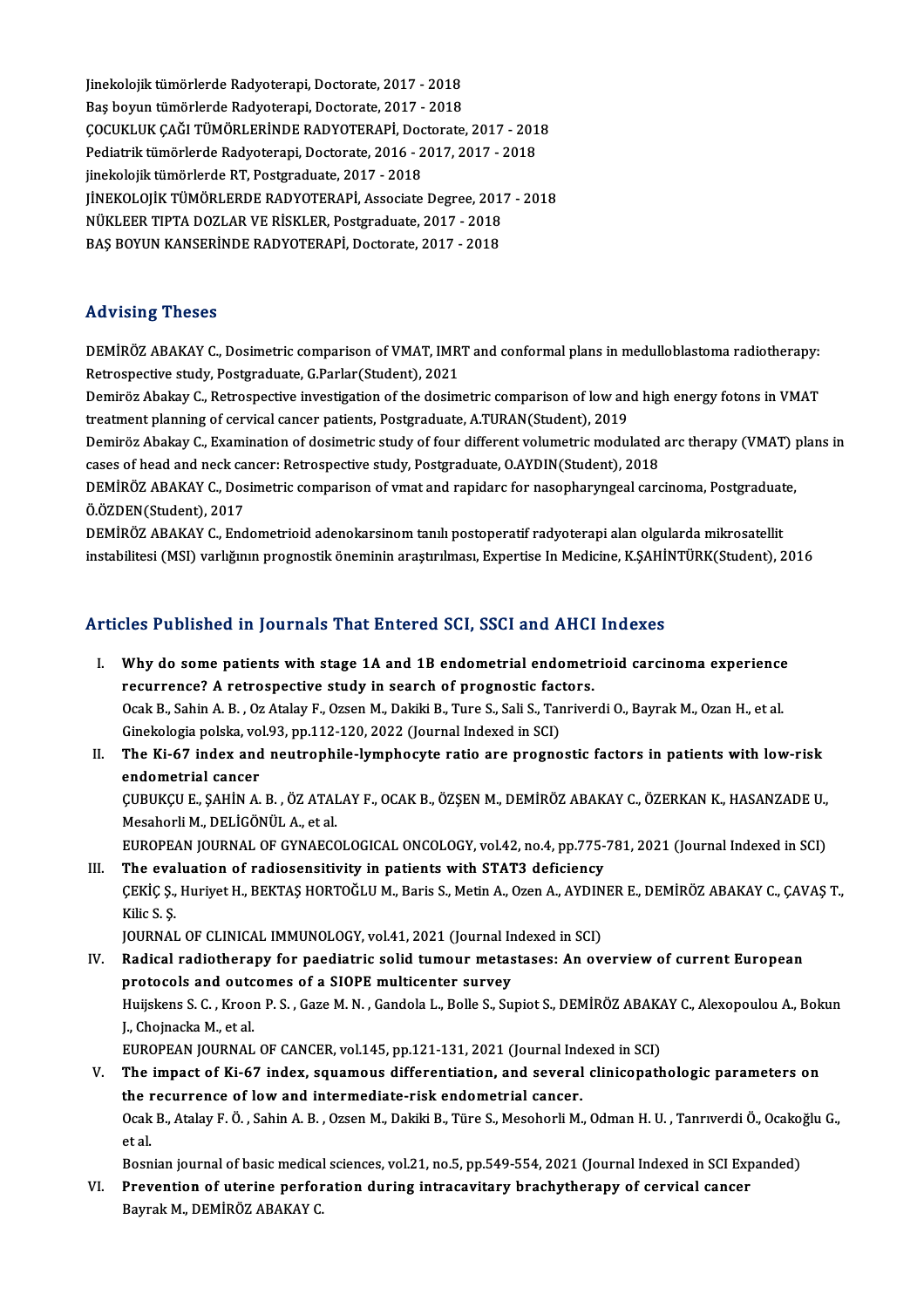JOURNAL OF CONTEMPORARY BRACHYTHERAPY, vol.13, no.2, pp.167-171, 2021 (Journal Indexed in SCI)<br>Towards hamagenization of tatal hady innediation practises in podiatric patients capees SIQPI

- JOURNAL OF CONTEMPORARY BRACHYTHERAPY, vol.13, no.2, pp.167-171, 2021 (Journal Indexed in SCI)<br>VII. Towards homogenization of total body irradiation practices in pediatric patients across SIOPE JOURNAL OF CONTEMPORARY BRACHYTHERAPY, vol.13, no.2, pp.167-171, 2021 (Journ Towards homogenization of total body irradiation practices in pediatric pate of the SIOPE radiation oncology working group.<br>Hechan B.A.W. Bares M Towards homogenization of total body irradiation practices in pediatric patients across SIOPE<br>affiliated centers. A survey by the SIOPE radiation oncology working group.<br>Hoeben B. A. W. , Pazos M., Albert M. H. , Seravalli affiliated cente<br>Hoeben B. A. W.<br>Milla S. M. , et al.<br>Padiatherany an Hoeben B. A. W. , Pazos M., Albert M. H. , Seravalli E., Bosman M. E. , Losert C., Boterberg T., Manapov F., Ospovat<br>Milla S. M. , et al.<br>Radiotherapy and oncology : journal of the European Society for Therapeutic Radiolog Milla S. M. , et al.<br>Radiotherapy and oncology : journal of the European Society for Therapeutic Radiology and Oncology, vol.155,<br>pp.113-119, 2020 (Journal Indexed in SCI)
- VIII. Cancer Tendency in a Patient with ZNF341 Deficiency. CEKİC S., Hartberger J. M. , Frey-Jakobs S., Huriyet H., BEKTAS HORTOĞLU M., Neubauer J. C. , Karali Y., DEMİRÖZ ABAKAYC.,SARAYDAROĞLUÖ.,ÇAVAŞT.,etal. ÇEKİÇ Ş., Hartberger J. M. , Frey-Jakobs S., Huriyet H., BEKTAŞ HORTOĞLU M., Neubauer J. C. , Kara<br>ABAKAY C., SARAYDAROĞLU Ö., ÇAVAŞ T., et al.<br>Journal of clinical immunology, vol.40, no.3, pp.534-538, 2020 (Journal Indexe
- IX. Transforming growth factor-beta 1 gene polymorphismas a potential risk factor in Turkish patients Journal of clinical immunology, vol.40, no.3, pp<br>Transforming growth factor-beta 1 gene<br>with laryngeal squamous cell carcinoma<br>PEMiPÖZ ARAKAY C. Peebagadeb M. Ardeber DEMİRÖZ ABAKAY C., Pashazadeh M., Ardahanli E., ORAL H. B. with laryngeal squamous cell carcinoma<br>DEMİRÖZ ABAKAY C., Pashazadeh M., Ardahanli E., ORAL H. B.<br>JOURNAL OF CANCER RESEARCH AND THERAPEUTICS, vol.16, no.1, pp.144-149, 2020 (Journal Indexed in SCI)<br>Reply to "Preper tumer DEMIRÖZ ABAKAY C., Pashazadeh M., Ardahanli E., ORAL H. B.<br>JOURNAL OF CANCER RESEARCH AND THERAPEUTICS, vol.16, no.1, pp.144-149, 2020 (Journal Indexer<br>X. Reply to "Proper tumor classification and growth rate are key eleme
- JOURNAL OF CANCER RESEARCH AND THERAPEUTICS, vol.16, no.1, pp.144-149, 2020<br>Reply to "Proper tumor classification and growth rate are key elements whe<br>indications and results of radiotherapy for head and neck paraganglioma Reply to "Proper tumor classification and growth rate are key elements when considering<br>indications and results of radiotherapy for head and neck paragangliomas"<br>Lassen-Ramshad Y., Ozyar E., ALANYALI S., Poortmans P., Van indications and re<br>Lassen-Ramshad Y.,<br>S., Miller R. C. , et al.<br>HEAD AND NECK IG Lassen-Ramshad Y., Ozyar E., ALANYALI S., Poortmans P., Van Houtte P., Sohawon S., Esassolak M., Krengli M., Villa<br>S., Miller R. C. , et al.<br>HEAD AND NECK-JOURNAL FOR THE SCIENCES AND SPECIALTIES OF THE HEAD AND NECK, vol.

S., Miller R. C. , et al.<br>HEAD AND NECK-JOURNAL FOR THE<br>2838, 2019 (Journal Indexed in SCI)<br>Baragangliama of the baad and r HEAD AND NECK-JOURNAL FOR THE SCIENCES AND SPECIALTIES OF THE HEAD AND NECK, vol.41, no.8, pp.2837<br>2838, 2019 (Journal Indexed in SCI)<br>XI. Paraganglioma of the head and neck region, treated with radiation therapy, a Rare C

2838, 2019 (Journal Indexed in SCI)<br>XI. Paraganglioma of the head and neck region, treated with radiation therapy, a Rare Cancer Network<br>study Paraganglioma of the head and neck region, treated with radiation therapy, a Rare Cancer Network<br>study<br>Lassen-Ramshad Y., Ozyar E., ALANYALI S., Poortmans P., van Houtte P., Sohawon S., Esassolak M., Krengli M., Villa<br>S. M

**study<br>Lassen-Ramshad<br>S., Miller R., et al.<br>HEAD AND NECK** Lassen-Ramshad Y., Ozyar E., ALANYALI S., Poortmans P., van Houtte P., Sohawon S., Esassolak M., Krengli M., Villa<br>S., Miller R., et al.<br>HEAD AND NECK-JOURNAL FOR THE SCIENCES AND SPECIALTIES OF THE HEAD AND NECK, vol.41,

S., Miller R., et al.<br>HEAD AND NECK-JOURNAL FOR THE<br>1776, 2019 (Journal Indexed in SCI)<br>A prespective follow up of suali HEAD AND NECK-JOURNAL FOR THE SCIENCES AND SPECIALTIES OF THE HEAD AND NECK, vol.41, no.6, pp.17<br>1776, 2019 (Journal Indexed in SCI)<br>XII. A prospective follow-up of quality of life, depression, and anxiety in children

1776, 2019 (Jo<br>A prospective<br>solid tumors<br>Sargin Vildinim A prospective follow-up of quality of life, depression, and anxiety in children with lymphoma and<br>solid tumors<br>Sargin Yildirim N., Demirkaya M., SEVİNİR B. B. , Guler S., VURAL A. P. , DEMİRÖZ ABAKAY C., Cirpan Kantarciogl

solid tumors<br>Sargin Yildirim N., Demirkaya M., SEVİNİR B. B. , Guler S., VURAL A. P. , DEMİRÖZ ABAKAY C., Cirpan Kantarcioglu A.<br>TURKISH JOURNAL OF MEDICAL SCIENCES, vol.47, no.4, pp.1078-1088, 2017 (Journal Indexed in SCI Sargin Yildirim N., Demirkaya M., SEVİNİR B. B. , Guler S., VURAL A. P. , DEMİRÖZ ABAKAY C., Cirpan Kantarcioglu A<br>TURKISH JOURNAL OF MEDICAL SCIENCES, vol.47, no.4, pp.1078-1088, 2017 (Journal Indexed in SCI)<br>XIII. Leptom

- TURKISH JOURNAL OF MEDICAL SCIENCES, vol.47, no.4, pp.1078-1088, 2017 (Journal Indexed in SCI)<br>Leptomeningeal dissemination and vertebral bone involvement in a child with pilocytic astrocyt<br>Demirkaya M., Sevinir B. B. , Gu Leptomeningeal dissemination and vertebral bone involvement in a child<br>Demirkaya M., Sevinir B. B. , Guler S., Demiröz Abakay C., Taskapilioglu O., Yılmazlar S<br>PEDIATRICS INTERNATIONAL, vol.58, pp.1341-1344, 2016 (Journal Demirkaya M., Sevinir B. B., Guler S., Demiröz Abakay C., Taskapilioglu O., Yılmazlar S., Palabiyik F., Tolu<br>PEDIATRICS INTERNATIONAL, vol.58, pp.1341-1344, 2016 (Journal Indexed in SCI)<br>XIV. Evaluation of late effects of
- PEDIATRICS INTERNATIONAL, vol.58, pp.1341-1344, 2016 (Journal In<br>Evaluation of late effects of postoperative radiotherapy in pa<br>Karadag O., DEMİRÖZ ABAKAY C., Ozkan L., SAĞLAM H., Demirkaya M.<br>TURKISH JOURNAL OF PEDIATRICS Evaluation of late effects of postoperative radiotherapy in patients with medullol<br>Karadag O., DEMİRÖZ ABAKAY C., Ozkan L., SAĞLAM H., Demirkaya M.<br>TURKISH JOURNAL OF PEDIATRICS, vol.57, no.2, pp.167-171, 2015 (Journal Ind Karadag O., DEMİRÖZ ABAKAY C., Ozkan L., SAĞLAM H., Demirkaya M.<br>TURKISH JOURNAL OF PEDIATRICS, vol.57, no.2, pp.167-171, 2015 (Journal Indexed in SCI)<br>XV. Head and neck squamous cell carcinoma of unknown primary: Neck
- TURKISH JOURNAL OF PEDIATRICS, vol.57, no.2, pp.167-171, 2015 (Journal Indexed in SCI)<br>Head and neck squamous cell carcinoma of unknown primary: Neck dissection an<br>definitive radiotherapy Head and neck squamous cell carcinoma of unknown primary: Neck dissection and radiotherapy<br>definitive radiotherapy<br>DEMİRÖZ ABAKAY C., Vainshtein J. M. , Koukourakis G. V. , Gutfeld O., Prince M. E. , Bradford C. R. , Wolf

definitive radiotherapy<br>DEMİRÖZ ABAKAY C., Vainshtein J. M. , Kouko<br>McLean S., Worden F. P. , Chepeha D. B. , et al.<br>HEAD AND NECK JOUPNAL FOR THE SCIENCE DEMIRÖZ ABAKAY C., Vainshtein J. M. , Koukourakis G. V. , Gutfeld O., Prince M. E. , Bradford C. R. , Wolf G. T. ,<br>McLean S., Worden F. P. , Chepeha D. B. , et al.<br>HEAD AND NECK-JOURNAL FOR THE SCIENCES AND SPECIALTIES OF

McLean S., Worden F. P. , Chepeha D. B. , et al.<br>HEAD AND NECK-JOURNAL FOR THE SCIENCE<br>pp.1589-1595, 2014 (Journal Indexed in SCI)<br>Atinical terateid rhabdoid tumory Case r HEAD AND NECK-JOURNAL FOR THE SCIENCES AND SPECIALTIES OF THE HEAD AND NECK, vol.36, no.11,<br>pp.1589-1595, 2014 (Journal Indexed in SCI)<br>XVI. Atipical teratoid rhabdoid tumor: Case report and review of the literature Atipik

- pp.1589-1595, 2014 (Journal Indexed in SCI)<br>Atipical teratoid rhabdoid tumor: Case report a<br>tümör: Olgu sunumu ve literatürün derlenmesi<br>Sehintürk K. DEMİRÖZ ARAKAY G. Demirkaya M. TOl Atipical teratoid rhabdoid tumor: Case report and review of the literature Atipik teratoid rah<br>tümör: Olgu sunumu ve literatürün derlenmesi<br>Şahintürk K., DEMİRÖZ ABAKAY C., Demirkaya M., TOLUNAY Ş., YAZICI Z., TAŞKAPILIOĞL tümör: Olgu sunumu ve literatürün derlenmesi<br>Şahintürk K., DEMİRÖZ ABAKAY C., Demirkaya M., TOLUNAY Ş., YAZICI Z., TAŞKAPILIOĞLU M. Ö. , Özkan L.<br>Turk Onkoloji Dergisi, vol.29, no.1, pp.15-20, 2014 (Journal Indexed in SCI Şahintürk K., DEMİRÖZ ABAKAY C., Demirkaya M., TOLUNAY Ş., YAZICI Z., TAŞKAPILIOĞLU M. Ö. , Özkan L.<br>Turk Onkoloji Dergisi, vol.29, no.1, pp.15-20, 2014 (Journal Indexed in SCI Expanded)<br>XVII. Role of PET/CT in Treatme
- Turk Onkoloji D<br>Role of PET/C<br>Radiotherapy<br>Arclan S. DEMil Radiotherapy<br>Arslan S., DEMİRÖZ ABAKAY C., ŞEN F., Altay A., Akpinar T., Ekinci A. S. , Esbah O., Uslu N., Kekilli K. E. , Ozkan L.

ASIAN PACIFIC JOURNAL OF CANCER PREVENTION, vol.15, no.24, pp.10899-10903, 2014 (Journal Indexed in SCI)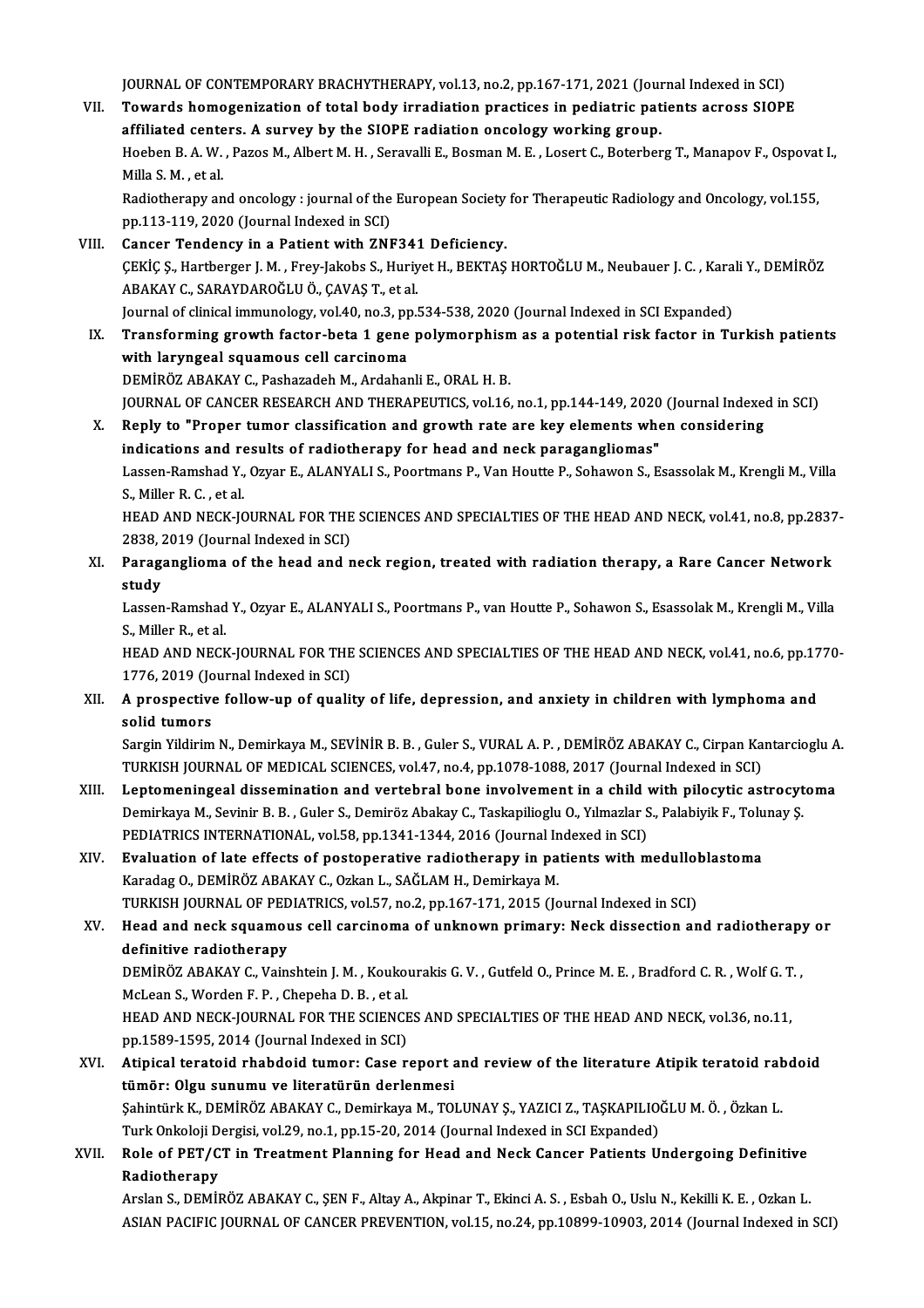- XVIII. The evaluation of bcl-2 expression as a prognostic marker in early Stage laryngeal cancer The evaluation of bcl-2 expression as a prognostic marker in early Stage la<br>Gurlek U., DEMİRÖZ ABAKAY C., Ozkan L., SARAYDAROĞLU Ö., KURT M., ÇETİNTAŞ S.<br>TUMORLL YRL99 DQ 6 np.693,699,2012 (Journal Indoved in SCI) The evaluation of bcl-2 expression as a prognostic marker<br>Gurlek U., DEMIRÖZ ABAKAY C., Ozkan L., SARAYDAROĞLU Ö., KUR<br>TUMORI J, vol.99, no.6, pp.682-688, 2013 (Journal Indexed in SCI)<br>Adapessuameus sarsineme of the beed a Gurlek U., DEMİRÖZ ABAKAY C., Ozkan L., SARAYDAROĞLU Ö., KURT M., ÇETİNTAŞ S.<br>TUMORI J, vol.99, no.6, pp.682-688, 2013 (Journal Indexed in SCI)<br>XIX. Adenosquamous carcinoma of the head and neck: report of 20 cases and revi
	- TUMORI J, vol.99, no.6, pp.682-688, 2013 (Journal Indexed in SCI)<br>Adenosquamous carcinoma of the head and neck: report of 20 cases and review of the<br>Schick U., Pusztaszeri M., Betz M., Ghadjar P., DEMİRÖZ ABAKAY C., Kaande Adenosquamous carcinoma of the head and neck: report of 20 cases and review of the literature<br>Schick U., Pusztaszeri M., Betz M., Ghadjar P., DEMİRÖZ ABAKAY C., Kaanders J. H. A. M. , Ozsahin M.<br>ORAL SURGERY ORAL MEDICINE Schick U., Pusztaszeri M., Betz M., Ghadjar P., DEMİRÖZ ABAKAY C., Kaanders J. H. A. M. , Ozsahin M. ORAL SURGERY ORAL MEDICINE ORAL PATHOLOGY ORAL RADIOLOGY, vol.116, no.3, pp.313-320, Indexed in SCI) ORAL SURGERY ORAL MEDICINE ORAL PATHOLOGY ORAL RADIOLOGY, vol.116, no.3, pp.313-320, 2013 (Journal<br>Indexed in SCI)<br>XX. The Effect of Amifostine on Acute and Late Radiation Side Effects in Head and Neck Cancer Patients<br>DEMI
	- The Effect of Amifostine on Acute and Late Radiation Side Effects in Head and Neck Cancer Patients<br>DEMİRÖZ ABAKAY C., Ozkan L., Cebelli G., Karadag O., Ozsahin E. M. The Effect of Amifostine on Acute and Late Radiation Side Effects in Head and Neck Cancer P<br>DEMIRÖZ ABAKAY C., Ozkan L., Cebelli G., Karadag O., Ozsahin E. M.<br>TURKIYE KLINIKLERI TIP BILIMLERI DERGISI, vol.32, no.5, pp.1207 DEMIRÖZ ABAKAY C., Ozkan L., Cebelli G., Karadag O., Ozsahin E. M.<br>TURKIYE KLINIKLERI TIP BILIMLERI DERGISI, vol.32, no.5, pp.1207-1216, 2012 (Journal In<br>XXI. Radiation Therapy for Early Glottic Carcinoma: Factors Influenc
- TURKIYE KLINIKLERI TIP BILIMLERI DEI<br>Radiation Therapy for Early Glottic<br>DEMİRÖZ ABAKAY C., Ozkan L., Gurlek U.<br>UHOD ULUSI ABARASI HEMATOLOU ONL Radiation Therapy for Early Glottic Carcinoma: Factors Influencing the Outcome<br>DEMİRÖZ ABAKAY C., Ozkan L., Gurlek U.<br>UHOD-ULUSLARARASI HEMATOLOJI-ONKOLOJI DERGISI, vol.22, no.4, pp.245-254, 2012 (Journal Indexed in SCI)<br>E DEMIRÖZ ABAKAY C., Ozkan L., Gurlek U.<br>UHOD-ULUSLARARASI HEMATOLOJI-ONKOLOJI DERGISI, vol.22, no.4, pp.245-254, 2012 (Jour<br>XXII. ESTHESIONEUROBLASTOMA: IS THERE A NEED FOR ELECTIVE NECK TREATMENT?

UHOD-ULUSLARARASI HEMATOLOJI-ONKOLOJI DERGISI, vol.22, no.4, pp.24<br>**ESTHESIONEUROBLASTOMA: IS THERE A NEED FOR ELECTIVE NE**<br>Demiroz C., Gutfeld O., Aboziada M., Brown D., Marentette L. J. , Eisbruch A.<br>INTERNATIONAL JOURNA INTERNATIONAL JOURNAL OF RADIATION ONCOLOGY BIOLOGY PHYSICS, vol.81, no.4, 2011 (Journal Indexed in SCI) Demiroz C., Gutfeld O., Aboziada M., Brown D., Marentette L. J., Eisbruch A.

## Articles Published in Other Journals

rticles Published in Other Journals<br>I. CyberKnife Sisteminde IRIS ve MLC Tabanlı Kolimatörler için Beyin Metastazlı Olgularda SRT Tedavi<br>Riaplarının Degimetrik Karsılastırması Planlarının Doziman Dozimanın Cyber<br>Planlarının Dozimetrik Karşılaştırması<br>TOSUN M. CETİNTAS S. KU ICH M. ZORUT CyberKnife Sisteminde IRIS ve MLC Tabanlı Kolimatörler için Beyin Metastazlı O<br>Planlarının Dozimetrik Karşılaştırması<br>TOSUN M., ÇETİNTAŞ S., KILIÇ H. M. , Zorlutuna M., Altay A., KURT M., DEMİRÖZ ABAKAY C.<br>Uludağ Üniversit

Planlarının Dozimetrik Karşılaştırması<br>TOSUN M., ÇETİNTAŞ S., KILIÇ H. M. , Zorlutuna M., Altay A., KURT M., DEMİRÖZ ABAKAY C.<br>Uludağ Üniversitesi Tıp Fakültesi Dergisi, vol.47, no.3, pp.431-437, 2021 (Other Refereed Natio TOSUN M., ÇETİNTAŞ S., KILIÇ H. M. , Zorlutuna M., Altay A., KURT M., DEMİRÖZ ABAKAY C.<br>Uludağ Üniversitesi Tıp Fakültesi Dergisi, vol.47, no.3, pp.431-437, 2021 (Other Refereed National Journals)<br>II. SERVİKS KANSERİNDE BR

RETROSPEKTİF OLARAK KARŞILAŞTIRILMASI<br>Zorlutuna m., DEMİRÖZ ABAKAY C., TOSUN M., KILIÇ H. M. , KURT M., CETİNTAS S., SARIHAN S. II. SERVİKS KANSERİNDE BRAKİTERAPİ VE SBRT PLANLARININ DOZİMETRİK PARAMETRELERİNİN Uludağ Üniversitesi Tıp Fakültesi Dergisi, vol.47, no.3, pp.381-387, 2021 (Other Refereed National Journals) Zorlutuna m., DEMİRÖZ ABAKAY C., TOSUN M., KILIÇ H. M. , KURT M., ÇETİNTAŞ S., SARIHAN S.<br>Uludağ Üniversitesi Tıp Fakültesi Dergisi, vol.47, no.3, pp.381-387, 2021 (Other Refereed National Journ<br>III. Research of Prognostic

## Uludağ Üniversitesi Tıp Fakültesi<br>Research of Prognostic Role<br>Postoperative Radiotherapy<br>SAHİNTÜDKK SAHİNTÜDKS D Research of Prognostic Role of MSI in Endometrioid Adenocarcinoma Cases That Receive<br>Postoperative Radiotherapy<br>ŞAHİNTÜRK K., ŞAHİNTÜRK S., DEMİRÖZ ABAKAY C., ÖZ ATALAY F., CAN F. E. , KURT M., ÇETİNTAŞ S.<br>International Jo

Postoperative Radiotherapy<br>SAHİNTÜRK K., ŞAHİNTÜRK S., DEMİRÖZ ABAKAY C., ÖZ ATALAY F., CAN F. E. , KURT M., ÇETİNTAŞ S.<br>International Journal of Cancer and Clinical Research, vol.6, no.6, pp.128-133, 2019 (Refereed Journa SAHİNTÜRK<br>International<br>Institutions)<br>SERVİKS KA International Journal of Cancer and Clinical Research, vol.6, no.6, pp.128-133, 2019 (Refereed Journals of Other<br>Institutions)<br>IV. SERVİKS KANSERİ RADYOTERAPİSİNDE KULLANILAN RADYOTERAPİ TEKNİKLERİNİN FARKLI FOTON<br>ENERLI F

ENERJİLERİNİN KARŞILAŞTIRILMASI<br>Turan A., Cura E. A. , İbicioğlu B., TUNÇ S., DEMİRÖZ ABAKAY C., ÇETİNTAŞ S., KURT M., Kıray Z. SERVİKS KANSERİ RADYOTERAPİSİNDE KULLANILAN RADYOTERAPİ TEKNİKLERİNİ<br>ENERJİLERİNİN KARŞILAŞTIRILMASI<br>Turan A., Cura E. A. , İbicioğlu B., TUNÇ S., DEMİRÖZ ABAKAY C., ÇETİNTAŞ S., KURT M., Kıray Z.<br>Uludağ Üniversitesi En Ea

Uludağ Üniversitesi Tıp Fakültesi Dergisi, vol.45, no.2, pp.163-168, 2019 (Other Refereed National Journals) Turan A., Cura E. A. , İbicioğlu B., TUNÇ S., DEMİRÖZ ABAKAY C., ÇETİNTAŞ S., KURT M., Kıray Z.<br>Uludağ Üniversitesi Tıp Fakültesi Dergisi, vol.45, no.2, pp.163-168, 2019 (Other Refereed National Journa<br>V. Pankreas Kans

Uludağ Üniversitesi Tıp |<br>Pankreas Kanseri Rad<br>Retrospektif Çalışma<br>!Þicioč! !! Þ. KUPT M Pankreas Kanseri Radyoterapisinde 3 Farklı Tedavi Tekniğinin Dozimetrik Karşılaştırılm<br>Retrospektif Çalışma<br>İBİCİOĞLU B., KURT M., TUNÇ S., DEMİRÖZ ABAKAY C., ÇETİNTAŞ S., TURAN A., CURA E. A. , ALTAŞ H.<br>Hudağ Üniversitesi

Retrospektif Çalışma<br>İBİCİOĞLU B., KURT M., TUNÇ S., DEMİRÖZ ABAKAY C., ÇETİNTAŞ S., TURAN A., CURA E. A. , ALTAŞ H.<br>Uludağ Üniversitesi Tıp Fakültesi Dergisi, vol.44, no.2, pp.111-116, 2018 (Other Refereed National Journa IBICIOĞLU B., KURT M., TUNÇ S., DEMIRÖZ ABAKAY C., ÇETİNTAŞ S., TURAN A., CURA E. A. , ALTAŞ H.<br>Uludağ Üniversitesi Tıp Fakültesi Dergisi, vol.44, no.2, pp.111-116, 2018 (Other Refereed National Journals)<br>VI. Toraks Yerşim

- Uludağ Üniversitesi Tıp Fakültesi Dergisi, vol.44, no.2, pp.111-116, 2018 (Other Refereed National Journals)<br>Toraks Yerşimli Özofagus Kanseri Tanılı Olgularda 3 Boyutlu Konformal Radyoterapi (3BKRT) v<br>Hacimsel Ayarlı Ark T ALTAŞ H., KURT M., TUNÇ S., ÇETİNTAŞ S., DEMİRÖZ ABAKAY C., İBİCİOĞLU B., CURA E. A. , TURAN A.<br>Uludağ Üniversitesi Tıp Fakültesi Dergisi, vol.44, no.2, pp.117-124, 2018 (Other Refereed National Journals) Hacimsel Ayarlı Ark Terapi (Vmat) Tekniğinin Dozimetrik Karşılaştırması: Retrospektif Çalışma ALTAŞ H., KURT M., TUNÇ S., ÇETİNTAŞ S., DEMİRÖZ ABAKAY C., İBİCİOĞLU B., CURA E. A. , TURAN A.<br>Uludağ Üniversitesi Tıp Fakültesi Dergisi, vol.44, no.2, pp.117-124, 2018 (Other Refereed National Journals)<br>VII. Baş Boyun Ka
- Uludağ Üniversitesi Tıp Fakültesi Dergisi, vol.44, no.2, pp.117-124, 2018 (C<br>Baş Boyun Kanseri (HN) Radyoterapisinde Üç Farklı Hacimsel Ay<br>Hedef Hacim ve Kritik Organ Dozlarının Retrospektif İncelenmesi<br>AYDIN O, DEMİRÖZ AR Hedef Hacim ve Kritik Organ Dozlarının Retrospektif İncelenmesi<br>AYDIN O., DEMİRÖZ ABAKAY C., TUNÇ S., ÇETİNTAŞ S., KURT M., BOLAT D., ALTAŞ H. Uludağ Üniversitesi Tıp Fakültesi Dergisi, vol.44, no.2, pp.65-70, 2018 (Other Refereed National Journals)
- VIII. Graves Oftalmopati Tanılı Olguların Yoğunluk Ayarlı ve Üçboyutlu Konformal Retro-Orbital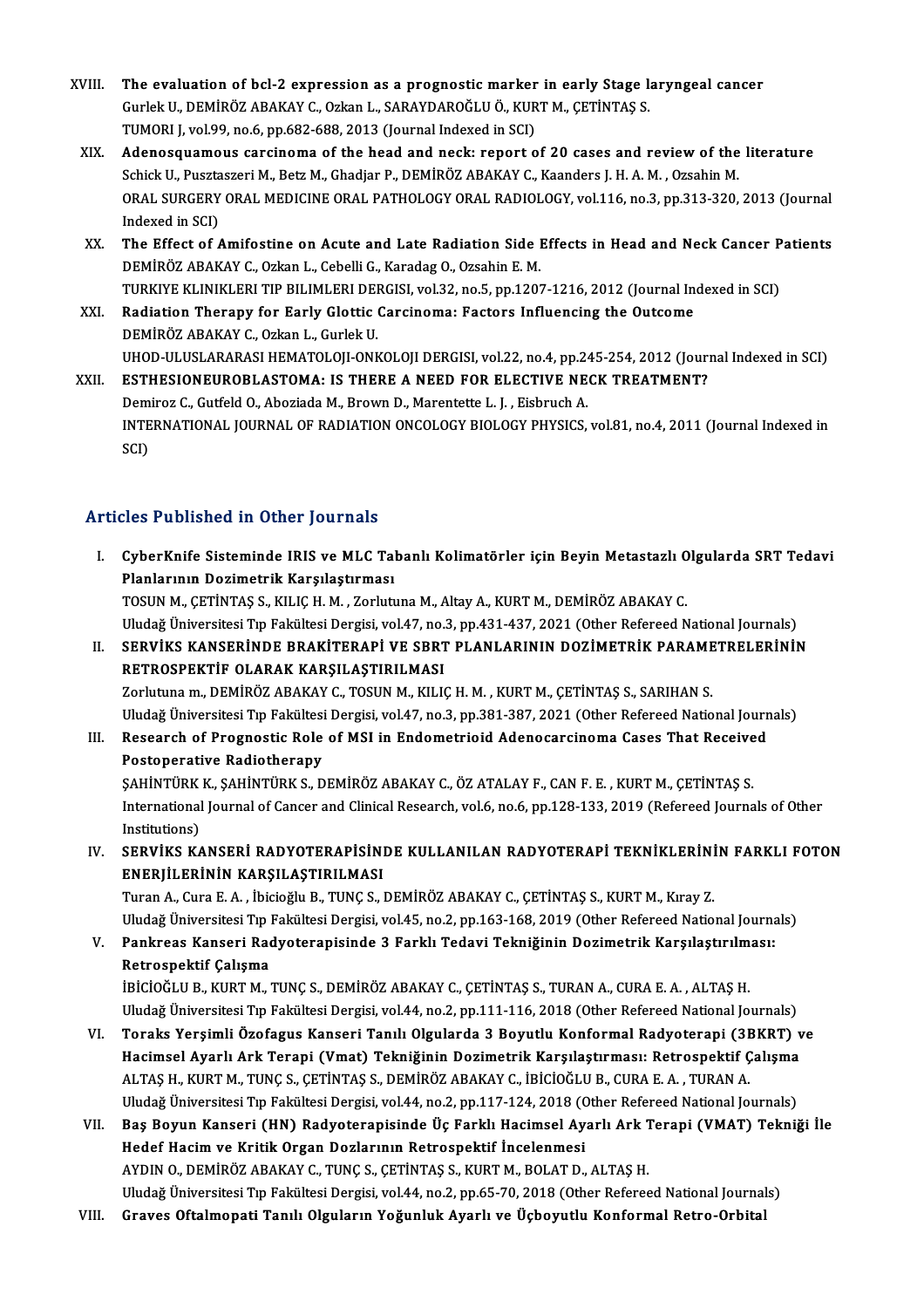Radyoterapi Planlarının Dozimetrik Olarak İncelenmesi BOLAT D., ÇETİNTAŞ S., TUNÇ S., KURT M., DEMİRÖZ ABAKAY C., AYDIN O., ALTAŞ H. Uludağ Üniversitesi Tıp Fakültesi Dergisi, vol.44, no.2, pp.75-81, 2018 (Other Refereed National Journals) BOLAT D., ÇETİNTAŞ S., TUNÇ S., KURT M., DEMİRÖZ ABAKAY C., AYDIN O., ALTAŞ H.<br>Uludağ Üniversitesi Tıp Fakültesi Dergisi, vol.44, no.2, pp.75-81, 2018 (Other Refereed National Journals)<br>IX. Evre I larinks kanseri tedavisin Uludağ Üniversitesi Tıp Fakültesi Dergisi, vol.44, no.2, pp.75-81, 2018 (Ot<br>Evre I larinks kanseri tedavisinde 3 ve 5 Alan Yoğunluk Ayarlı R<br>tekniklerinde karotis arterin dozimetrik olarak karşılaştırılması<br>cantürk E. Teng Evre I larinks kanseri tedavisinde 3 ve 5 Alan Yoğunluk Ayarlı Radyoterapi (<br>tekniklerinde karotis arterin dozimetrik olarak karşılaştırılması<br>cantürk E., Topgül G., GÜRLER O., TUNÇ S., DEMİRÖZ ABAKAY C., KURT M., ÇETİNTAŞ tekniklerinde karotis arterin dozimetrik olarak karşılaştırılması<br>cantürk E., Topgül G., GÜRLER O., TUNÇ S., DEMİRÖZ ABAKAY C., KURT M., ÇETİNTAŞ S.<br>Balıkesir Üniversitesi Fen Bilimleri Enstitüsü Dergisi, vol.19, pp.141-14 cantürk E., Topgül G., GÜRLER O., TUNÇ S., DEMİRÖZ ABAKAY C., KURT M., ÇETİNTAŞ S.<br>Balıkesir Üniversitesi Fen Bilimleri Enstitüsü Dergisi, vol.19, pp.141-146, 2017 (Other Refereed Nationa<br>X. Endometrium, serviks ve larinks Balıkesir Üniversitesi Fen Bilimleri Enstitüsü Dergisi, vol.19, pp.141-146, 2017 (Other Refereed National J<br>Endometrium, serviks ve larinks kanserlerinin yoğunluk ayarlı radyoterapi tekniğinde doz<br>homojenite indeksinin kan Endometrium, se<br>homojenite inde<br>karşılaştırılması<br>cantürk E. Tongül homojenite indeksinin kantitatif olarak değerlendirilmesi ve homojenite inde<br>karşılaştırılması<br>cantürk E., Topgül G., GÜRLER O., TUNÇ S., DEMİRÖZ ABAKAY C., KURT M., ÇETİNTAŞ S.<br>Polikesir Üniversitesi Fen Bilimleri Enstitü karşılaştırılması<br>Cantürk E., Topgül G., GÜRLER O., TUNÇ S., DEMİRÖZ ABAKAY C., KURT M., ÇETİNTAŞ S.<br>Balıkesir Üniversitesi Fen Bilimleri Enstitüsü Dergisi, vol.19, pp.135-140, 2017 (Other Refereed National Journals) XI. Modifiye RadikalMastektomi Uygulanmış SolMemeKanserli Olgularda İki Farklı Radyoterapi TekniğininDozimetrik Karşılaştırma ve Değerlendirilmesi Cinoğlu M., ÇETİNTAŞ S., TUNÇ S., Kalyoncu İ. h., KURT M., DEMİRÖZ ABAKAY C., Gedik S. Uludağ Üniversitesi Tıp Fakültesi Dergisi, vol.43, no.3, pp.97-102, 2017 (Other Refereed National Journals) Cinoğlu M., ÇETİNTAŞ S., TUNÇ S., Kalyoncu İ. h. , KURT M., DEMİRÖZ ABAKAY C., Gedik S.<br>Uludağ Üniversitesi Tıp Fakültesi Dergisi, vol.43, no.3, pp.97-102, 2017 (Other Refereed National Journals)<br>XII. Metastatik Servikal V Uludağ Üniversitesi Tıp Fakültesi Dergisi, vol.43, no.3, pp.97-102, 2017 (Other Refereed National Journals)<br>Metastatik Servikal Vertebra Radyoterapisinde Üç BoyutluKonformal Radyoterapi, Volümetrik Arl<br>Terapi ve YoğunlukAy Metastatil<br>Terapi ve<br>Çalışması Terapi ve YoğunlukAyarlı Radyoterapi Tekniklerinin Dozimetrik AçıdanKarşılaştırılması:<br>Çalışması<br>gedik s., ÇETİNTAŞ S., TUNÇ S., kahraman a., KURT M., DEMİRÖZ ABAKAY C., kalyoncu i. h. , cinoğlu m.<br>Uludağ Üniversitesi T.n Çalışması<br>gedik s., ÇETİNTAŞ S., TUNÇ S., kahraman a., KURT M., DEMİRÖZ ABAKAY C., kalyoncu i. h. , cinoğlu m.<br>Uludağ Üniversitesi Tıp Fakültesi Dergisi, vol.43, no.2, pp.67-73, 2017 (Other Refereed National Journals)<br>İki Vludağ Üniversitesi Tıp Fakültesi Dergisi, vol.43, no.2, pp.67-73, 2017 (Other Refereed National Journals)<br>XIII. İki Farklı Volumetrik Ayarlı Ark Terapi Tekniğinin Tedavi Planlaması Ve Dozimetrik Karşılaştırılması OZDEN O., DEMİRÖZ ABAKAY C., ÇETİNTAŞ S., KURT M., ETİZ D., TUNÇ S. İki Farklı Volumetrik Ayarlı Ark Terapi Tekniğinin Tedavi Planlaması Ve Dozimetrik Karşılaşt<br>OZDEN O., DEMİRÖZ ABAKAY C., ÇETİNTAŞ S., KURT M., ETİZ D., TUNÇ S.<br>Uludağ Üniversitesi Tıp Fakültesi Dergisi, vol.43, no.2, pp.5 OZDEN O., DEMİRÖZ ABAKAY C., ÇETİNTAŞ S., KURT M., ETİZ D., TUNÇ S.<br>Uludağ Üniversitesi Tıp Fakültesi Dergisi, vol.43, no.2, pp.53-59, 2017 (Other Refe<br>XIV. Serviks Kanserinde Türkiye'deki Sağkalım:16 Merkezin Ortak Sonuçl Uludağ Üniversitesi Tıp Fakültesi Dergisi, vol.43, no.2, pp.53-59, 2017 (Other Refereed National Journals)<br>Serviks Kanserinde Türkiye'deki Sağkalım:16 Merkezin Ortak Sonuçları<br>AKMANSU M., AKSU M. G. , AKSU M. G. , ALANYALI Serviks Kanserinde Türkiye'deki Sağkalım:16 Merkezin Ortak Sonuçları<br>AKMANSU M., AKSU M. G., AKSU M. G., ALANYALI S., ARAS A. B., aslay ı., ATALAR B., .<br>BÖLÜKBAŞI Y., et al.<br>Türk Onkoloji Dergisi, vol.32, no.1, pp.7-10, 20 AKMANSU M., AKSU M. G., AKSU M. G., ALANYALI S., ARAS A. B., aslay 1., ATALAR B., ATKOVAR G., bahadır m., BÖLÜKBAŞI Y., et al.<br>Türk Onkoloji Dergisi, vol.32, no.1, pp.7-10, 2017 (Other Refereed National Journals)<br>XV. Effects of EGFR, CK19, CK20 and Survinin gene expression on radiotherapy results in patients with<br>logally a Türk Onkoloji Dergisi, vol.32, no.1, pp.7-10, 2<br>Effects of EGFR, CK19, CK20 and Survin<br>locally advanced head and neck cancer.<br>Kokilli K.E., DEMIRÖZ ARAKAY G. TEZCAN G Effects of EGFR, CK19, CK20 and Survinin gene expression on radiotherapy results in patients v<br>locally advanced head and neck cancer.<br>Kekilli K. E. , DEMİRÖZ ABAKAY C., TEZCAN G., TUNCA B., EGELİ Ü., SARAYDAROĞLU Ö., Esbah locally advanced head and neck cancer.<br>Kekilli K. E. , DEMİRÖZ ABAKAY C., TEZCAN G., TUNCA B., EGELİ Ü., SARAYDAROĞLU Ö., Esbah O., Ekinci A. S. ,<br>Arslan S., Uslu N., et al. Kekilli K. E. , DEMİRÖZ ABAKAY C., TEZCAN G., TUNCA B., EGELİ Ü., SARAYDAROĞLU Ö., Esbah O., Ekinci A. S. ,<br>Arslan S., Uslu N., et al.<br>Asian Pacific Journal Of Cancer Prevention, vol.16, no.7, pp.3023-7, 2015 (Refereed Jou Arslan S., Uslu N., et al.<br>Asian Pacific Journal Of Cancer Prevention, vol.16, no.7, pp.3023-7, 2015 (Refereed Journals of O<br>XVI. Our results of postoperative radiation therapy in patients with salivary gland cancer<br>DEMIRÖ Asian Pacific Journal Of Cancer Prevention, vol.16, no.7, pp.3023-7<br>Our results of postoperative radiation therapy in patients<br>DEMİRÖZ ABAKAY C., ŞAHİNTÜRK K., TÜRK A., Özkan L., Özmen A.<br>The Turkish Journal of Far Ness an XVI. Our results of postoperative radiation therapy in patients with salivary gland cancer<br>DEMİRÖZ ABAKAY C., ŞAHİNTÜRK K., TÜRK A., Özkan L., Özmen A.<br>The Turkish Journal of Ear Nose and Throat, vol.24, no.6, pp.316-323, DEMİRÖZ ABAKAY C., ŞAHİNTÜRK K., TÜRK A., Özkan L., Özmen A. The Turkish Journal of Ear Nose and Throat, vol.24, no.6, pp.316-323, 2014 (Refereed Journals of Other<br>Institutions)<br>XVII. An evaluation of the results of chemoradiotherapy and surgical treatment for hypopharyngeal<br>Cancer Instituti<br>An eval<br>cancer<br>Uğur D An evaluation of the results of chemoradiotherapy and surgical treatment for hypo<br>cancer<br>Uğur D., ÖZMEN Ö. A. , DEMİRÖZ ABAKAY C., KASAPOĞLU F., COŞKUN H. H. , Özkan L., selçuk O.<br>Kulak Burun Boğaz İhtisas Dergisi val 22, cancer<br>Uğur D., ÖZMEN Ö. A. , DEMİRÖZ ABAKAY C., KASAPOĞLU F., COŞKUN H. H. , Özkan L., selçuk O.<br>Kulak Burun Boğaz İhtisas Dergisi, vol.23, no.5, pp.275-281, 2013 (Refereed Journals of Other Institutions)<br>Türkiyede Lineke Uğur D., ÖZMEN Ö. A. , DEMİRÖZ ABAKAY C., KASAPOĞLU F., CO.<br>Kulak Burun Boğaz İhtisas Dergisi, vol.23, no.5, pp.275-281, 201<br>XVIII. Türkiyede Jinekolojik Tümörlerde Brakiterapi Deneyimi<br>DEMİRÖZ ARAKAY G. TINC S Kulak Burun Boğaz İhtisas De<mark>r</mark><br>**Türkiyede Jinekolojik Tüm**i<br>DEMİRÖZ ABAKAY C., TUNÇ S.<br>Türk Onkoloji Dergisi vel 27. r Türkiyede Jinekolojik Tümörlerde Brakiterapi Deneyimi<br>DEMİRÖZ ABAKAY C., TUNÇ S.<br>Türk Onkoloji Dergisi, vol.27, pp.48-49, 2012 (Other Refereed National Journals)<br>Jinekelejik Tümörlerin Bedyeterenisinde PED Değerinin Etkisi DEMİRÖZ ABAKAY C., TUNÇ S.<br>Türk Onkoloji Dergisi, vol.27, pp.48-49, 2012 (Other Refereed National<br>XIX. Jinekolojik Tümörlerin Radyoterapisinde BED Değerinin Etkisi<br>DEMİRÖZ ABAKAY C., TUNÇ S., lütfi ö. Türk Onkoloji Dergisi, vol.27, pp.48-49<br>Jinekolojik Tümörlerin Radyotera<br>DEMİRÖZ ABAKAY C., TUNÇ S., lütfi ö.<br>Türk Onkoloji Dergisi vol.27, pp.45.41 Türk Onkoloji Dergisi, vol.27, pp.45-47, 2012 (Other Refereed National Journals) DEMİRÖZ ABAKAY C., TUNÇ S., lütfi ö.<br>Türk Onkoloji Dergisi, vol.27, pp.45-47, 2012 (Other Refereed National Journals)<br>XX. Elektron Işınlarının Farklı Kaynak Yüzey Mesafelerinde Dozimetrik Olarak İncelenmesi<br>Salanlı Gerinta Türk Onkoloji Dergisi, vol.27, pp.45-47, 2012 (Other Refereed National Journals)<br>Elektron Işınlarının Farklı Kaynak Yüzey Mesafelerinde Dozimetrik Olarak İncel<br>şengül k., ÇETİNTAŞ S., TUNÇ S., şahin s., KURT M., DEMİRÖZ AB şengül k., ÇETİNTAŞ S., TUNÇ S., şahin s., KURT M., DEMİRÖZ ABAKAY C., gürlek ü., özkanl l.<br>Uludağ Üniversitesi Tıp Fakültesi Dergisi, vol.37, no.1, pp.17-20, 2011 (Other Refereed National Journals) XXI. Elektron isinlamalarinin farkli kaynak yuzeymesafelerinde dozimetrik olarak incelenmesi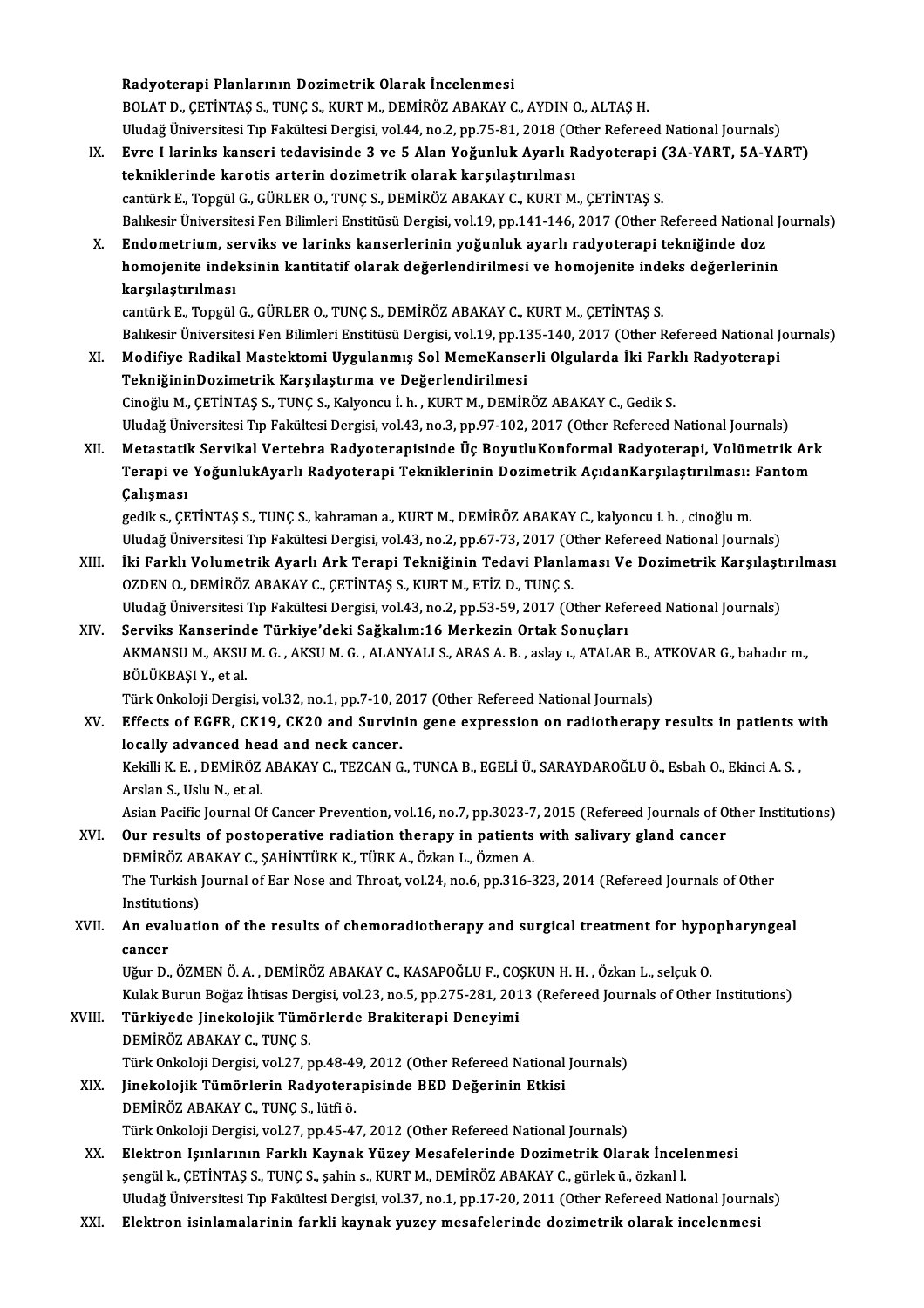ŞENGÜL K., ÇETİNTAŞ S., TUNÇ S., ŞAHİN S., KURT M., DEMİRÖZ ABAKAY C., GÜRLEK Ü., ÖZKAN L. Uludağ Üniversitesi Tıp Fakültesi Dergisi, vol.37, no.1, pp.17-20, 2011 (Other Refereed National Journals)

XXII. Primer Santral Sinir Sistemi Lenfoması x000D Üç Olgu Sunumu KURTM., ÇETİNTAŞ S., DEMİRÖZ ABAKAY C., Canki N., BERBER CEBELLİ G., KAYIŞOĞULLARI U., engin k. Uludağ Üniversitesi Tıp Fakültesi Dergisi, vol.30, no.3, pp.227-231, 2004 (Other Refereed National Journals)

## Books&Book Chapters

- OOks & Book Chapters<br>I. Geriatrik Genitoüriner Kanserlerde Radyoterapi<br>DEMİRÖZARAKAY G. KURT M nd a Doon anapters<br>Geriatrik Genitoüriner Kans<br>DEMİRÖZ ABAKAY C., KURT M. Geriatrik Genitoüriner Kanserlerde Radyoterapi<br>DEMİRÖZ ABAKAY C., KURT M.<br>in: Türkiye Klinikleri, Vuslat Caloglu, Evrim Metcalfe, Editor, Ortadoğu Reklam Tanıtım Yayıncılık Turizm Eğitim<br>İnsast Sanayi ve Tisanst A.S. Ankar DEMİRÖZ ABAKAY C., KURT M.<br>in: Türkiye Klinikleri, Vuslat Caloglu, Evrim Metcalfe, I<br>İnşaat Sanayi ve Ticaret A.Ş., Ankara, pp.41-47, 2021<br>Baş boyun kansarlarında geç stiriler asısından İnşaat Sanayi ve Ticaret A.Ş., Ankara, pp.41-47, 2021
- II. Baş boyun kanserlerinde geç etkiler açısından yeniden ışınlama<br>DEMİRÖZ ABAKAY C.

in: Yeniden Işınlama, Esra kaytan Sağlam, beste melek Atasoy, Editor, Kare Yayınları, İstanbul, pp.101-106, 2021

# m: reniden işiniama, Esra kaytan Sagiam, beste melek Atasoy, Editor, Kare<br>Refereed Congress / Symposium Publications in Proceedings

| Refereed Congress / Symposium Publications in Proceedings |                                                                                                                 |  |
|-----------------------------------------------------------|-----------------------------------------------------------------------------------------------------------------|--|
| L                                                         | TROD 01-001: IMRT İLE KÜRATİF TEDAVİ EDİLEN NAZOFARENKS KANSERLİ HASTALARDA                                     |  |
|                                                           | SAĞKALIM VE YAN ETKİ DEĞERLENDİRMESİ                                                                            |  |
|                                                           | Yıldırım1 C., EREN KUPIK G., Berber T., Yavuz B., ÇETİNAYAK H. O., AKAGÜNDÜZ Ö., Ceylaner Bıçakçı B., AYTAÇ     |  |
|                                                           | ARSLAN S., Soykut E. D., GÜNDOĞ M., et al.                                                                      |  |
|                                                           | XIV. ULUSAL RADYASYON ONKOLOJİSİ KONGRESİ, Antalya, Turkey, 26 - 27 November 2021                               |  |
| II.                                                       | TOTAL VÜCUT IŞINLAMASI UYGULAYAN MERKEZLERİN DEĞERLENDİRİLMESİ: TROD PEDİATRİK VE                               |  |
|                                                           | HEMATOLOJİK RADYOTERAPİ GRUBU ÇALIŞMAS                                                                          |  |
|                                                           | YÜCEL S., DEMİRÖZ ABAKAY C., ANACAK Y., ATASOY B. M., DURU BİRGİ S., BORA H., BÖLÜKBAŞI Y., YİRMİBEŞOĞLU        |  |
|                                                           | ERKAL E, Gül D. İ., KAMER E. S., et al.                                                                         |  |
|                                                           | XIV. ULUSAL RADYASYON ONKOLOJİSİ KONGRESİ, Antalya, Turkey, 26 November 2021                                    |  |
| III.                                                      | SERVIKS KANSERINDE BRAKITERAPI VE SBRT PLANLARININ DOZIMETRIK PARAMETRELERININ                                  |  |
|                                                           | RETROSPEKTİF OLARAK KARŞILAŞTIRILMAS                                                                            |  |
|                                                           | zorlutuna m., DEMİRÖZ ABAKAY C., ÇETİNTAŞ S., ASLAN G. G.                                                       |  |
|                                                           | XIV. ULUSAL RADYASYON ONKOLOJİSİ KONGRESİ, Antalya, Turkey, 26 November 2021                                    |  |
| IV.                                                       | P16(+)/P16(-) OROFARINKS KANSERINDE P53 VE SIGARA/ALKOLÜN PROGNOZA ETKISI VE RISK                               |  |
|                                                           | SINIFLAMASI: TROD 01-002 ÇALIŞMASI                                                                              |  |
|                                                           | AKAGÜNDÜZ Ö., ETİT D., VERAL A., YAZICI G., ÇETİNAYAK H. O., SARIOĞLU S., DURU BİRGİ S., YÜKSEL S.,             |  |
|                                                           | Mustafayev T.Z., Ceylaner B., et al.                                                                            |  |
|                                                           | XIV. ULUSAL RADYASYON ONKOLOJİSİ KONGRESİ, 26 November 2021                                                     |  |
| V.                                                        | PONS GLIOMU TANISIYLA RADYOTERAPI UYGULADIĞIMIZ PEDIATRIK OLGULARDA TEDAVI                                      |  |
|                                                           | SONUÇLARIMIZ                                                                                                    |  |
|                                                           | ASLAN G. G., DEMIRÖZ ABAKAY C., KURT M., CETINTAS S.                                                            |  |
|                                                           | XIV. ULUSAL RADYASYON ONKOLOJİSİ KONGRESİ, Antalya, Turkey, 26 November 2021                                    |  |
| VI.                                                       | POSTOPERATIF BRAKITERAPI UYGULAMASINDA MESANE VE REKTUM HACIMLERININ CTV MIN VE                                 |  |
|                                                           | CTV MAX DEĞERLERİ ÜZERİNE ETKİSİ                                                                                |  |
|                                                           | kıraner z., DEMİRÖZ ABAKAY C., ÇETİNTAŞ S., KURT M., Gözcü Tunç S., Kılıç H. M., Sarıbaş Ö.                     |  |
|                                                           | XIV. ULUSAL RADYASYON ONKOLOJİSİ KONGRESİ, Antalya, Turkey, 26 November 2021                                    |  |
| VII.                                                      | The evaluation of radiosensitivity in patients with STAT3 deficiency                                            |  |
|                                                           | ÇEKİÇ Ş., Huriyet H., BEKTAŞ HORTOĞLU M., BARIŞ S., METİN A., KARAKOÇ E., DEMİRÖZ ABAKAY C., ALTINEL T. S.,     |  |
|                                                           | KILIÇ GÜLTEKİN S.Ş.                                                                                             |  |
|                                                           | 12th Annual Meeting of the Clinical Immunology Society: 2021 Virtual Annual Meeting, New York, United States Of |  |
|                                                           |                                                                                                                 |  |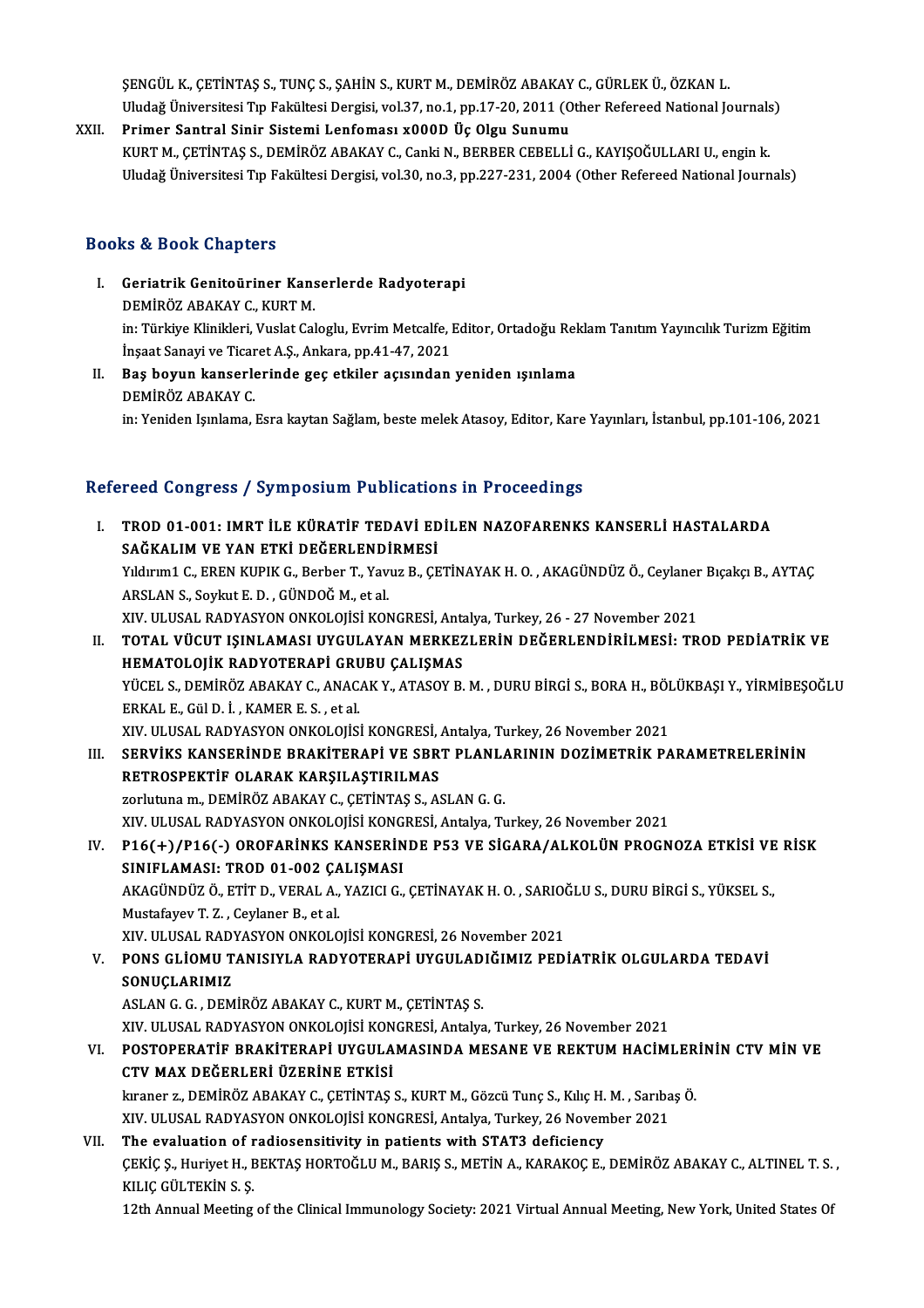| America, 14 - 17 July 2021, vol 41<br>MESANE KANSERLI OLGULARDA RADYOTERAPI İLE EŞ ZAMANLI GEMSİTABİN UYGULAMASI<br>VIII.<br>SONUÇLARI<br>Öztürk H., İnan S., Kurt M., Demiröz Abakay C., Can F. E.<br>Türk Radyasyon Onkolojisi Sanal Kongresi, İstanbul, Turkey, 20 - 22 November 2020, pp.1<br>OC-0454: Current radiotherapy practice for children with metastases from solid tumors: SIOPE<br>IX.<br>survey analysis<br>Huijskens, S H. S., Kroon, P K. P., DEMİRÖZ ABAKAY C., Timmermann B., Giralt J., Gaze M., Harrabi S., Scarzello G.,<br>Scarzello G<br>ESTRO 2020, Amsterdam, Netherlands, 28 November - 01 December 2020<br>Current radiotherapy practice for children with metastases from solid tumors: SIOPE survey<br>X.<br>analysis<br>Huijskens S., Kroon P., DEMİRÖZ ABAKAY C., Beate T., Giralt J., Mark G., Harrabi S., Scarzello G., Alexopoulou A.,<br>Padovani L., et al.<br>ESTRO 2020, Vienna, Austria, 4 - 05 May 2020<br>Primer İmmünyetmezliklerde Radyasyon Duyarlılığının Araştırılması," 16. Uludağ Pediatri Kış<br>XI.<br>Kongresi, Turkey, 2020<br>Çekiç Ş., Bektaş Hortoğlu M., Demiröz Abakay C.<br>16. Uludağ Pediatri Kış Kongresi, Bursa, Turkey, 8 - 11 March 2020, pp.1-3<br>Hematolojik Tümörler<br>XII.<br>DEMİRÖZ ABAKAY C<br>Best of astro, İstanbul, Turkey, 7 - 08 December 2019<br>Baş Boyunda Geç Yan Etkiler Açısından Re-İrradiasyon<br>XIII.<br>DEMİRÖZ ABAKAY C.<br>Marmara Eğitim Arastırma hastanesi, İstanbul, Turkey, 17 - 18 September 2019<br>Çocukluk Çağı Beyin Tümörlerinde Kranyal RT sonrası Çözüm Önerileri<br>XIV.<br>DEMİRÖZ ABAKAY C.<br>urok 2018, KKTC, Turkey, 27 April 2018 - 01 May 2019<br>İLK BAŞVURU YAKINMASI KORD BASISI OLAN HASTALARIN ÖZELLIKLERININ VE PROGNOZUNUN<br>XV.<br>DEĞERLENDIRILMESI<br>SEVINIR B. B., DEMIRKAYA M., ERTEKIN M., TAŞKAPILIOĞLU M. Ö., TEMUROĞLU A., DEMIRÖZ ABAKAY C.,<br>YALÇINKAYA Ü., ÖZTÜRK NAZLIOĞLU H., YAZICI Z.<br>23. ulusal kanser kongresi, Antalya, Turkey, 17 - 21 April 2019<br>Baş-Boyun-Akciğer Kanserli Hastaları Nasıl Besleyelim?<br>XVI.<br>DEMIRÖZ ABAKAY C<br>UKK 2019, Antalya, Turkey, 17 - 21 April 2019<br>İlk başvuru yakınması kord basısı olan hastaların özelliklerinin ve prognozunun değerlendirilmesi.<br>XVII.<br>SEVINIR B. B., DEMIRKAYA M., ERTEKIN M., TAŞKAPILIOĞLU M. Ö., TEMUROĞLU A., DEMIRÖZ ABAKAY C.,<br>YALÇINKAYA U., YAZICI Z.<br>23. Ulusal Kanser Kongresi, Turkey, 17 - 21 April 2019<br>Cerrahi sınır durumuna radyasyon onkolojisi yaklaşımı<br>DEMİRÖZ ABAKAY C.<br>5. Multidisipliner Baş Boyun Kanserleri Kongresi, Antalya, Turkey, 7 - 10 March 2019<br>HODGKIN LENFOMADAULUDAĞ ÜNIVERSITESI TIP FAKÜLTESI DENEYIMI<br>XIX.<br>SEVINIR B. B., DEMIRKAYA M., DEMIRÖZ ABAKAY C., YAZICI Z., fatma ş. Ç.<br>XX. Ulusal Pediatrik Kanser Kongres, Antalya, Turkey, 2 - 06 May 2018<br>Baş boyun kanserli hastalarda Beslenme ve destek tedavi<br>XX.<br>DEMİRÖZ ABAKAY C<br>4. Multidisipliner Baş Boyun Kanserleri Kongresi, Antalya, Turkey, 8 - 11 March 2018<br>Genito üriner sistem tümörleri<br>XXI.<br>DEMİRÖZ ABAKAY C. |        |  |
|---------------------------------------------------------------------------------------------------------------------------------------------------------------------------------------------------------------------------------------------------------------------------------------------------------------------------------------------------------------------------------------------------------------------------------------------------------------------------------------------------------------------------------------------------------------------------------------------------------------------------------------------------------------------------------------------------------------------------------------------------------------------------------------------------------------------------------------------------------------------------------------------------------------------------------------------------------------------------------------------------------------------------------------------------------------------------------------------------------------------------------------------------------------------------------------------------------------------------------------------------------------------------------------------------------------------------------------------------------------------------------------------------------------------------------------------------------------------------------------------------------------------------------------------------------------------------------------------------------------------------------------------------------------------------------------------------------------------------------------------------------------------------------------------------------------------------------------------------------------------------------------------------------------------------------------------------------------------------------------------------------------------------------------------------------------------------------------------------------------------------------------------------------------------------------------------------------------------------------------------------------------------------------------------------------------------------------------------------------------------------------------------------------------------------------------------------------------------------------------------------------------------------------------------------------------------------------------------------------------------------------------------------------------------------------------------------------------------------------------------------------------------------------------------------------------------------------------------------------------------------------------------------------------------------------------------------------------------------------------------------------------------------------------------------------------------------------------------------|--------|--|
|                                                                                                                                                                                                                                                                                                                                                                                                                                                                                                                                                                                                                                                                                                                                                                                                                                                                                                                                                                                                                                                                                                                                                                                                                                                                                                                                                                                                                                                                                                                                                                                                                                                                                                                                                                                                                                                                                                                                                                                                                                                                                                                                                                                                                                                                                                                                                                                                                                                                                                                                                                                                                                                                                                                                                                                                                                                                                                                                                                                                                                                                                                   |        |  |
|                                                                                                                                                                                                                                                                                                                                                                                                                                                                                                                                                                                                                                                                                                                                                                                                                                                                                                                                                                                                                                                                                                                                                                                                                                                                                                                                                                                                                                                                                                                                                                                                                                                                                                                                                                                                                                                                                                                                                                                                                                                                                                                                                                                                                                                                                                                                                                                                                                                                                                                                                                                                                                                                                                                                                                                                                                                                                                                                                                                                                                                                                                   |        |  |
|                                                                                                                                                                                                                                                                                                                                                                                                                                                                                                                                                                                                                                                                                                                                                                                                                                                                                                                                                                                                                                                                                                                                                                                                                                                                                                                                                                                                                                                                                                                                                                                                                                                                                                                                                                                                                                                                                                                                                                                                                                                                                                                                                                                                                                                                                                                                                                                                                                                                                                                                                                                                                                                                                                                                                                                                                                                                                                                                                                                                                                                                                                   |        |  |
|                                                                                                                                                                                                                                                                                                                                                                                                                                                                                                                                                                                                                                                                                                                                                                                                                                                                                                                                                                                                                                                                                                                                                                                                                                                                                                                                                                                                                                                                                                                                                                                                                                                                                                                                                                                                                                                                                                                                                                                                                                                                                                                                                                                                                                                                                                                                                                                                                                                                                                                                                                                                                                                                                                                                                                                                                                                                                                                                                                                                                                                                                                   |        |  |
|                                                                                                                                                                                                                                                                                                                                                                                                                                                                                                                                                                                                                                                                                                                                                                                                                                                                                                                                                                                                                                                                                                                                                                                                                                                                                                                                                                                                                                                                                                                                                                                                                                                                                                                                                                                                                                                                                                                                                                                                                                                                                                                                                                                                                                                                                                                                                                                                                                                                                                                                                                                                                                                                                                                                                                                                                                                                                                                                                                                                                                                                                                   |        |  |
|                                                                                                                                                                                                                                                                                                                                                                                                                                                                                                                                                                                                                                                                                                                                                                                                                                                                                                                                                                                                                                                                                                                                                                                                                                                                                                                                                                                                                                                                                                                                                                                                                                                                                                                                                                                                                                                                                                                                                                                                                                                                                                                                                                                                                                                                                                                                                                                                                                                                                                                                                                                                                                                                                                                                                                                                                                                                                                                                                                                                                                                                                                   |        |  |
|                                                                                                                                                                                                                                                                                                                                                                                                                                                                                                                                                                                                                                                                                                                                                                                                                                                                                                                                                                                                                                                                                                                                                                                                                                                                                                                                                                                                                                                                                                                                                                                                                                                                                                                                                                                                                                                                                                                                                                                                                                                                                                                                                                                                                                                                                                                                                                                                                                                                                                                                                                                                                                                                                                                                                                                                                                                                                                                                                                                                                                                                                                   |        |  |
|                                                                                                                                                                                                                                                                                                                                                                                                                                                                                                                                                                                                                                                                                                                                                                                                                                                                                                                                                                                                                                                                                                                                                                                                                                                                                                                                                                                                                                                                                                                                                                                                                                                                                                                                                                                                                                                                                                                                                                                                                                                                                                                                                                                                                                                                                                                                                                                                                                                                                                                                                                                                                                                                                                                                                                                                                                                                                                                                                                                                                                                                                                   |        |  |
|                                                                                                                                                                                                                                                                                                                                                                                                                                                                                                                                                                                                                                                                                                                                                                                                                                                                                                                                                                                                                                                                                                                                                                                                                                                                                                                                                                                                                                                                                                                                                                                                                                                                                                                                                                                                                                                                                                                                                                                                                                                                                                                                                                                                                                                                                                                                                                                                                                                                                                                                                                                                                                                                                                                                                                                                                                                                                                                                                                                                                                                                                                   |        |  |
|                                                                                                                                                                                                                                                                                                                                                                                                                                                                                                                                                                                                                                                                                                                                                                                                                                                                                                                                                                                                                                                                                                                                                                                                                                                                                                                                                                                                                                                                                                                                                                                                                                                                                                                                                                                                                                                                                                                                                                                                                                                                                                                                                                                                                                                                                                                                                                                                                                                                                                                                                                                                                                                                                                                                                                                                                                                                                                                                                                                                                                                                                                   |        |  |
|                                                                                                                                                                                                                                                                                                                                                                                                                                                                                                                                                                                                                                                                                                                                                                                                                                                                                                                                                                                                                                                                                                                                                                                                                                                                                                                                                                                                                                                                                                                                                                                                                                                                                                                                                                                                                                                                                                                                                                                                                                                                                                                                                                                                                                                                                                                                                                                                                                                                                                                                                                                                                                                                                                                                                                                                                                                                                                                                                                                                                                                                                                   |        |  |
|                                                                                                                                                                                                                                                                                                                                                                                                                                                                                                                                                                                                                                                                                                                                                                                                                                                                                                                                                                                                                                                                                                                                                                                                                                                                                                                                                                                                                                                                                                                                                                                                                                                                                                                                                                                                                                                                                                                                                                                                                                                                                                                                                                                                                                                                                                                                                                                                                                                                                                                                                                                                                                                                                                                                                                                                                                                                                                                                                                                                                                                                                                   |        |  |
|                                                                                                                                                                                                                                                                                                                                                                                                                                                                                                                                                                                                                                                                                                                                                                                                                                                                                                                                                                                                                                                                                                                                                                                                                                                                                                                                                                                                                                                                                                                                                                                                                                                                                                                                                                                                                                                                                                                                                                                                                                                                                                                                                                                                                                                                                                                                                                                                                                                                                                                                                                                                                                                                                                                                                                                                                                                                                                                                                                                                                                                                                                   |        |  |
|                                                                                                                                                                                                                                                                                                                                                                                                                                                                                                                                                                                                                                                                                                                                                                                                                                                                                                                                                                                                                                                                                                                                                                                                                                                                                                                                                                                                                                                                                                                                                                                                                                                                                                                                                                                                                                                                                                                                                                                                                                                                                                                                                                                                                                                                                                                                                                                                                                                                                                                                                                                                                                                                                                                                                                                                                                                                                                                                                                                                                                                                                                   |        |  |
|                                                                                                                                                                                                                                                                                                                                                                                                                                                                                                                                                                                                                                                                                                                                                                                                                                                                                                                                                                                                                                                                                                                                                                                                                                                                                                                                                                                                                                                                                                                                                                                                                                                                                                                                                                                                                                                                                                                                                                                                                                                                                                                                                                                                                                                                                                                                                                                                                                                                                                                                                                                                                                                                                                                                                                                                                                                                                                                                                                                                                                                                                                   |        |  |
|                                                                                                                                                                                                                                                                                                                                                                                                                                                                                                                                                                                                                                                                                                                                                                                                                                                                                                                                                                                                                                                                                                                                                                                                                                                                                                                                                                                                                                                                                                                                                                                                                                                                                                                                                                                                                                                                                                                                                                                                                                                                                                                                                                                                                                                                                                                                                                                                                                                                                                                                                                                                                                                                                                                                                                                                                                                                                                                                                                                                                                                                                                   |        |  |
|                                                                                                                                                                                                                                                                                                                                                                                                                                                                                                                                                                                                                                                                                                                                                                                                                                                                                                                                                                                                                                                                                                                                                                                                                                                                                                                                                                                                                                                                                                                                                                                                                                                                                                                                                                                                                                                                                                                                                                                                                                                                                                                                                                                                                                                                                                                                                                                                                                                                                                                                                                                                                                                                                                                                                                                                                                                                                                                                                                                                                                                                                                   |        |  |
|                                                                                                                                                                                                                                                                                                                                                                                                                                                                                                                                                                                                                                                                                                                                                                                                                                                                                                                                                                                                                                                                                                                                                                                                                                                                                                                                                                                                                                                                                                                                                                                                                                                                                                                                                                                                                                                                                                                                                                                                                                                                                                                                                                                                                                                                                                                                                                                                                                                                                                                                                                                                                                                                                                                                                                                                                                                                                                                                                                                                                                                                                                   |        |  |
|                                                                                                                                                                                                                                                                                                                                                                                                                                                                                                                                                                                                                                                                                                                                                                                                                                                                                                                                                                                                                                                                                                                                                                                                                                                                                                                                                                                                                                                                                                                                                                                                                                                                                                                                                                                                                                                                                                                                                                                                                                                                                                                                                                                                                                                                                                                                                                                                                                                                                                                                                                                                                                                                                                                                                                                                                                                                                                                                                                                                                                                                                                   |        |  |
|                                                                                                                                                                                                                                                                                                                                                                                                                                                                                                                                                                                                                                                                                                                                                                                                                                                                                                                                                                                                                                                                                                                                                                                                                                                                                                                                                                                                                                                                                                                                                                                                                                                                                                                                                                                                                                                                                                                                                                                                                                                                                                                                                                                                                                                                                                                                                                                                                                                                                                                                                                                                                                                                                                                                                                                                                                                                                                                                                                                                                                                                                                   |        |  |
|                                                                                                                                                                                                                                                                                                                                                                                                                                                                                                                                                                                                                                                                                                                                                                                                                                                                                                                                                                                                                                                                                                                                                                                                                                                                                                                                                                                                                                                                                                                                                                                                                                                                                                                                                                                                                                                                                                                                                                                                                                                                                                                                                                                                                                                                                                                                                                                                                                                                                                                                                                                                                                                                                                                                                                                                                                                                                                                                                                                                                                                                                                   |        |  |
|                                                                                                                                                                                                                                                                                                                                                                                                                                                                                                                                                                                                                                                                                                                                                                                                                                                                                                                                                                                                                                                                                                                                                                                                                                                                                                                                                                                                                                                                                                                                                                                                                                                                                                                                                                                                                                                                                                                                                                                                                                                                                                                                                                                                                                                                                                                                                                                                                                                                                                                                                                                                                                                                                                                                                                                                                                                                                                                                                                                                                                                                                                   |        |  |
|                                                                                                                                                                                                                                                                                                                                                                                                                                                                                                                                                                                                                                                                                                                                                                                                                                                                                                                                                                                                                                                                                                                                                                                                                                                                                                                                                                                                                                                                                                                                                                                                                                                                                                                                                                                                                                                                                                                                                                                                                                                                                                                                                                                                                                                                                                                                                                                                                                                                                                                                                                                                                                                                                                                                                                                                                                                                                                                                                                                                                                                                                                   |        |  |
|                                                                                                                                                                                                                                                                                                                                                                                                                                                                                                                                                                                                                                                                                                                                                                                                                                                                                                                                                                                                                                                                                                                                                                                                                                                                                                                                                                                                                                                                                                                                                                                                                                                                                                                                                                                                                                                                                                                                                                                                                                                                                                                                                                                                                                                                                                                                                                                                                                                                                                                                                                                                                                                                                                                                                                                                                                                                                                                                                                                                                                                                                                   |        |  |
|                                                                                                                                                                                                                                                                                                                                                                                                                                                                                                                                                                                                                                                                                                                                                                                                                                                                                                                                                                                                                                                                                                                                                                                                                                                                                                                                                                                                                                                                                                                                                                                                                                                                                                                                                                                                                                                                                                                                                                                                                                                                                                                                                                                                                                                                                                                                                                                                                                                                                                                                                                                                                                                                                                                                                                                                                                                                                                                                                                                                                                                                                                   |        |  |
|                                                                                                                                                                                                                                                                                                                                                                                                                                                                                                                                                                                                                                                                                                                                                                                                                                                                                                                                                                                                                                                                                                                                                                                                                                                                                                                                                                                                                                                                                                                                                                                                                                                                                                                                                                                                                                                                                                                                                                                                                                                                                                                                                                                                                                                                                                                                                                                                                                                                                                                                                                                                                                                                                                                                                                                                                                                                                                                                                                                                                                                                                                   |        |  |
|                                                                                                                                                                                                                                                                                                                                                                                                                                                                                                                                                                                                                                                                                                                                                                                                                                                                                                                                                                                                                                                                                                                                                                                                                                                                                                                                                                                                                                                                                                                                                                                                                                                                                                                                                                                                                                                                                                                                                                                                                                                                                                                                                                                                                                                                                                                                                                                                                                                                                                                                                                                                                                                                                                                                                                                                                                                                                                                                                                                                                                                                                                   |        |  |
|                                                                                                                                                                                                                                                                                                                                                                                                                                                                                                                                                                                                                                                                                                                                                                                                                                                                                                                                                                                                                                                                                                                                                                                                                                                                                                                                                                                                                                                                                                                                                                                                                                                                                                                                                                                                                                                                                                                                                                                                                                                                                                                                                                                                                                                                                                                                                                                                                                                                                                                                                                                                                                                                                                                                                                                                                                                                                                                                                                                                                                                                                                   |        |  |
|                                                                                                                                                                                                                                                                                                                                                                                                                                                                                                                                                                                                                                                                                                                                                                                                                                                                                                                                                                                                                                                                                                                                                                                                                                                                                                                                                                                                                                                                                                                                                                                                                                                                                                                                                                                                                                                                                                                                                                                                                                                                                                                                                                                                                                                                                                                                                                                                                                                                                                                                                                                                                                                                                                                                                                                                                                                                                                                                                                                                                                                                                                   |        |  |
|                                                                                                                                                                                                                                                                                                                                                                                                                                                                                                                                                                                                                                                                                                                                                                                                                                                                                                                                                                                                                                                                                                                                                                                                                                                                                                                                                                                                                                                                                                                                                                                                                                                                                                                                                                                                                                                                                                                                                                                                                                                                                                                                                                                                                                                                                                                                                                                                                                                                                                                                                                                                                                                                                                                                                                                                                                                                                                                                                                                                                                                                                                   |        |  |
|                                                                                                                                                                                                                                                                                                                                                                                                                                                                                                                                                                                                                                                                                                                                                                                                                                                                                                                                                                                                                                                                                                                                                                                                                                                                                                                                                                                                                                                                                                                                                                                                                                                                                                                                                                                                                                                                                                                                                                                                                                                                                                                                                                                                                                                                                                                                                                                                                                                                                                                                                                                                                                                                                                                                                                                                                                                                                                                                                                                                                                                                                                   |        |  |
|                                                                                                                                                                                                                                                                                                                                                                                                                                                                                                                                                                                                                                                                                                                                                                                                                                                                                                                                                                                                                                                                                                                                                                                                                                                                                                                                                                                                                                                                                                                                                                                                                                                                                                                                                                                                                                                                                                                                                                                                                                                                                                                                                                                                                                                                                                                                                                                                                                                                                                                                                                                                                                                                                                                                                                                                                                                                                                                                                                                                                                                                                                   |        |  |
|                                                                                                                                                                                                                                                                                                                                                                                                                                                                                                                                                                                                                                                                                                                                                                                                                                                                                                                                                                                                                                                                                                                                                                                                                                                                                                                                                                                                                                                                                                                                                                                                                                                                                                                                                                                                                                                                                                                                                                                                                                                                                                                                                                                                                                                                                                                                                                                                                                                                                                                                                                                                                                                                                                                                                                                                                                                                                                                                                                                                                                                                                                   |        |  |
|                                                                                                                                                                                                                                                                                                                                                                                                                                                                                                                                                                                                                                                                                                                                                                                                                                                                                                                                                                                                                                                                                                                                                                                                                                                                                                                                                                                                                                                                                                                                                                                                                                                                                                                                                                                                                                                                                                                                                                                                                                                                                                                                                                                                                                                                                                                                                                                                                                                                                                                                                                                                                                                                                                                                                                                                                                                                                                                                                                                                                                                                                                   |        |  |
|                                                                                                                                                                                                                                                                                                                                                                                                                                                                                                                                                                                                                                                                                                                                                                                                                                                                                                                                                                                                                                                                                                                                                                                                                                                                                                                                                                                                                                                                                                                                                                                                                                                                                                                                                                                                                                                                                                                                                                                                                                                                                                                                                                                                                                                                                                                                                                                                                                                                                                                                                                                                                                                                                                                                                                                                                                                                                                                                                                                                                                                                                                   |        |  |
|                                                                                                                                                                                                                                                                                                                                                                                                                                                                                                                                                                                                                                                                                                                                                                                                                                                                                                                                                                                                                                                                                                                                                                                                                                                                                                                                                                                                                                                                                                                                                                                                                                                                                                                                                                                                                                                                                                                                                                                                                                                                                                                                                                                                                                                                                                                                                                                                                                                                                                                                                                                                                                                                                                                                                                                                                                                                                                                                                                                                                                                                                                   |        |  |
|                                                                                                                                                                                                                                                                                                                                                                                                                                                                                                                                                                                                                                                                                                                                                                                                                                                                                                                                                                                                                                                                                                                                                                                                                                                                                                                                                                                                                                                                                                                                                                                                                                                                                                                                                                                                                                                                                                                                                                                                                                                                                                                                                                                                                                                                                                                                                                                                                                                                                                                                                                                                                                                                                                                                                                                                                                                                                                                                                                                                                                                                                                   |        |  |
|                                                                                                                                                                                                                                                                                                                                                                                                                                                                                                                                                                                                                                                                                                                                                                                                                                                                                                                                                                                                                                                                                                                                                                                                                                                                                                                                                                                                                                                                                                                                                                                                                                                                                                                                                                                                                                                                                                                                                                                                                                                                                                                                                                                                                                                                                                                                                                                                                                                                                                                                                                                                                                                                                                                                                                                                                                                                                                                                                                                                                                                                                                   |        |  |
|                                                                                                                                                                                                                                                                                                                                                                                                                                                                                                                                                                                                                                                                                                                                                                                                                                                                                                                                                                                                                                                                                                                                                                                                                                                                                                                                                                                                                                                                                                                                                                                                                                                                                                                                                                                                                                                                                                                                                                                                                                                                                                                                                                                                                                                                                                                                                                                                                                                                                                                                                                                                                                                                                                                                                                                                                                                                                                                                                                                                                                                                                                   | XVIII. |  |
|                                                                                                                                                                                                                                                                                                                                                                                                                                                                                                                                                                                                                                                                                                                                                                                                                                                                                                                                                                                                                                                                                                                                                                                                                                                                                                                                                                                                                                                                                                                                                                                                                                                                                                                                                                                                                                                                                                                                                                                                                                                                                                                                                                                                                                                                                                                                                                                                                                                                                                                                                                                                                                                                                                                                                                                                                                                                                                                                                                                                                                                                                                   |        |  |
|                                                                                                                                                                                                                                                                                                                                                                                                                                                                                                                                                                                                                                                                                                                                                                                                                                                                                                                                                                                                                                                                                                                                                                                                                                                                                                                                                                                                                                                                                                                                                                                                                                                                                                                                                                                                                                                                                                                                                                                                                                                                                                                                                                                                                                                                                                                                                                                                                                                                                                                                                                                                                                                                                                                                                                                                                                                                                                                                                                                                                                                                                                   |        |  |
|                                                                                                                                                                                                                                                                                                                                                                                                                                                                                                                                                                                                                                                                                                                                                                                                                                                                                                                                                                                                                                                                                                                                                                                                                                                                                                                                                                                                                                                                                                                                                                                                                                                                                                                                                                                                                                                                                                                                                                                                                                                                                                                                                                                                                                                                                                                                                                                                                                                                                                                                                                                                                                                                                                                                                                                                                                                                                                                                                                                                                                                                                                   |        |  |
|                                                                                                                                                                                                                                                                                                                                                                                                                                                                                                                                                                                                                                                                                                                                                                                                                                                                                                                                                                                                                                                                                                                                                                                                                                                                                                                                                                                                                                                                                                                                                                                                                                                                                                                                                                                                                                                                                                                                                                                                                                                                                                                                                                                                                                                                                                                                                                                                                                                                                                                                                                                                                                                                                                                                                                                                                                                                                                                                                                                                                                                                                                   |        |  |
|                                                                                                                                                                                                                                                                                                                                                                                                                                                                                                                                                                                                                                                                                                                                                                                                                                                                                                                                                                                                                                                                                                                                                                                                                                                                                                                                                                                                                                                                                                                                                                                                                                                                                                                                                                                                                                                                                                                                                                                                                                                                                                                                                                                                                                                                                                                                                                                                                                                                                                                                                                                                                                                                                                                                                                                                                                                                                                                                                                                                                                                                                                   |        |  |
|                                                                                                                                                                                                                                                                                                                                                                                                                                                                                                                                                                                                                                                                                                                                                                                                                                                                                                                                                                                                                                                                                                                                                                                                                                                                                                                                                                                                                                                                                                                                                                                                                                                                                                                                                                                                                                                                                                                                                                                                                                                                                                                                                                                                                                                                                                                                                                                                                                                                                                                                                                                                                                                                                                                                                                                                                                                                                                                                                                                                                                                                                                   |        |  |
|                                                                                                                                                                                                                                                                                                                                                                                                                                                                                                                                                                                                                                                                                                                                                                                                                                                                                                                                                                                                                                                                                                                                                                                                                                                                                                                                                                                                                                                                                                                                                                                                                                                                                                                                                                                                                                                                                                                                                                                                                                                                                                                                                                                                                                                                                                                                                                                                                                                                                                                                                                                                                                                                                                                                                                                                                                                                                                                                                                                                                                                                                                   |        |  |
|                                                                                                                                                                                                                                                                                                                                                                                                                                                                                                                                                                                                                                                                                                                                                                                                                                                                                                                                                                                                                                                                                                                                                                                                                                                                                                                                                                                                                                                                                                                                                                                                                                                                                                                                                                                                                                                                                                                                                                                                                                                                                                                                                                                                                                                                                                                                                                                                                                                                                                                                                                                                                                                                                                                                                                                                                                                                                                                                                                                                                                                                                                   |        |  |
|                                                                                                                                                                                                                                                                                                                                                                                                                                                                                                                                                                                                                                                                                                                                                                                                                                                                                                                                                                                                                                                                                                                                                                                                                                                                                                                                                                                                                                                                                                                                                                                                                                                                                                                                                                                                                                                                                                                                                                                                                                                                                                                                                                                                                                                                                                                                                                                                                                                                                                                                                                                                                                                                                                                                                                                                                                                                                                                                                                                                                                                                                                   |        |  |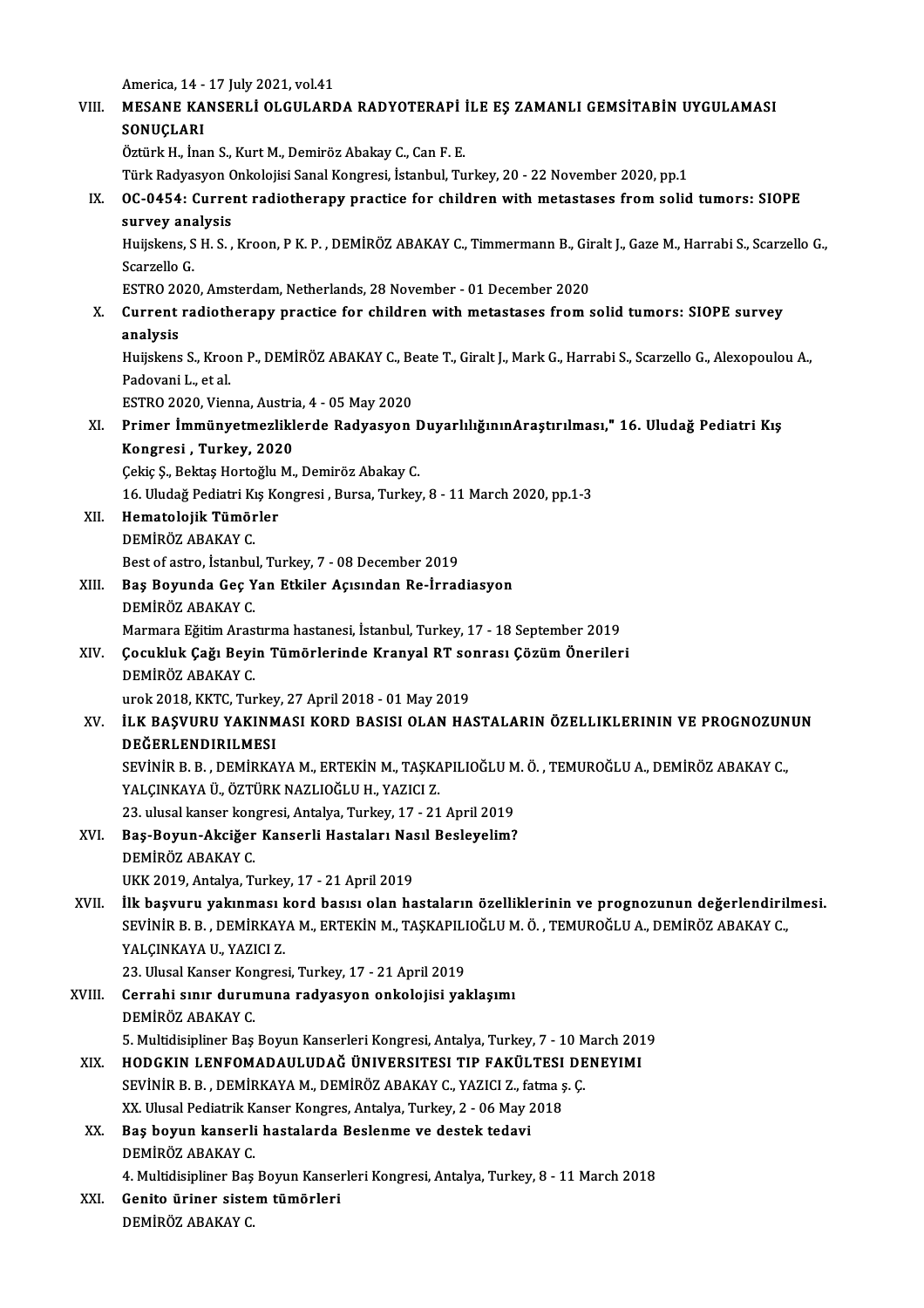Best Of ASTRO, İstanbul, Turkey, 9 - 10 December 2017

Best Of ASTRO, İstanbul, Turkey, 9 - 10 December 2017<br>XXII. Evre I Larinks Kanseri Tedavisinde 3 Alan Yoğunluk Ayarlı Radyoterapi (3-YART) ve 5 Alan<br>Yeğunluk Ayarlı Pedveterani (5 YART) Teknikleyinde Kanetis Artarin Desime Best Of ASTRO, İstanbul, Turkey, 9 - 10 December 2017<br>Evre I Larinks Kanseri Tedavisinde 3 Alan Yoğunluk Ayarlı Radyoterapi (3-YART) ve 5 A<br>Yoğunluk Ayarlı Radyoterapi (5-YART) Tekniklerinde Karotis Arterin Dozimetrik Olar Yoğunluk Ayarlı Radyoterapi (5-YART) Tekniklerinde Karotis Arterin Dozimetrik Olarak<br>Karşılaştırılması Yoğunluk Ayarlı Radyoterapi (5-YART) Tekniklerinde Karotis Arterin Dozime<br>Karşılaştırılması<br>Cantürk E., Topgül G., GÜRLER O., TUNÇ S., DEMİRÖZ ABAKAY C., KURT M., ÇETİNTAŞ S.<br>Adım fizik günleri VI 19, 21 July 2017 Karşılaştırılması<br>Cantürk E., Topgül G., GÜRLER O., TUNÇ<br>Adım fizik günleri VI, 19 - 21 July 2017<br>Endomatrium serviks ve larinks ka Cantürk E., Topgül G., GÜRLER O., TUNÇ S., DEMİRÖZ ABAKAY C., KURT M., ÇETİNTAŞ S.<br>Adım fizik günleri VI, 19 - 21 July 2017<br>XXIII. Butometrium,serviks ve larinks kanserlerinin yoğunluk ayarlı radyoterapi tekniğinde doz<br>hom Adım fizik günleri VI, 19 - 21 July 2017<br>Endometrium,serviks ve larinks kanserlerinin yoğunluk ayarlı radyoterapi tekniğinde doz<br>homojenite indeksinin kantitatif olarak değerlendirilmesi ve homojenite indeks değerlerinin<br>k Endometrium,se<br>homojenite inde<br>karşılaştırılması<br>Canturk E. Tengül homojenite indeksinin kantitatif olarak değerlendirilmesi ve homojenite inde<br>karşılaştırılması<br>Canturk E., Topgül G., GÜRLER O., TUNÇ S., DEMİRÖZ ABAKAY C., KURT M., ÇETİNTAŞ S.<br>Adım Fizik Cünleri VI 19, 21 July 2017 karşılaştırılması<br>Canturk E., Topgül G., GÜRLER O., TUNÇ :<br>Adım Fizik Günleri VI, 19 - 21 July 2017<br>An investisation of Homogeneity In Adım Fizik Günleri VI, 19 - 21 July 2017<br>XXIV. An investigation of Homogeneity Index of Patients Treated with Volumetric Modulated Arc Radiotherapy (VMAT) for Endometrium, Larynx, Breast and Nasopharynx Tumors An investigation of Homogeneity Index of Patients Treated with Volumetric<br>Radiotherapy (VMAT) for Endometrium, Larynx, Breast and Nasopharynx 1<br>topgülg., cantürk e., GÜRLER O., TUNÇ S., DEMİRÖZ ABAKAY C., ÇETİNTAŞ S., KURT 4th INTERNATIONAL CONFERENCE ON COMPUTATIONALAND EXPERIMENTAL SCIENCE AND ENGINEERING, 4 - 08 October 2017 topgül g., cantürk<br>4th INTERNATION<br>08 October 2017<br>Hodskin Jonfom 4th INTERNATIONAL CONFERENCE<br>08 October 2017<br>XXV. Hodgkin lenfomada radyoterapi 08 October 2017<br><mark>Hodgkin lenfomada</mark><br>DEMİRÖZ ABAKAY C.<br>TPOC Pediatrik Lenfo DEMİRÖZ ABAKAY C.<br>TPOG Pediatrik Lenfomalar Kursu, Turkey, 10 June 2017 DEMİRÖZ ABAKAY C.<br>TPOG Pediatrik Lenfomalar Kursu, Turkey, 10 June 2017<br>XXVI. 40 yaş ve altı meme kanserli hastaların sağkalım analizi TPOG Pediatrik Lenfomalar Kursu, Turkey, 10 June 2017<br>40 yaş ve altı meme kanserli hastaların sağkalım analiz<br>Turk A., ÇETİNTAŞ S., KURT M., DEMİRÖZ ABAKAY C., Ozkan L.<br>22 yılık Antalya Turkey, 19, 22 April 2017 40 yaş ve altı meme kanserli hastaların<br>Turk A., ÇETİNTAŞ S., KURT M., DEMİRÖZ AB<br>22. ukk, Antalya, Turkey, 19 - 23 April 2017<br>Adapeid Kiştik Karsinemlu Olsularda B Turk A., ÇETİNTAŞ S., KURT M., DEMİRÖZ ABAKAY C., Ozkan L.<br>22. ukk, Antalya, Turkey, 19 - 23 April 2017<br>XXVII. Adenoid Kistik Karsinomlu Olgularda Radyoterapi Sonuçları: Türk Radyasyon Onkolojisi Grubu<br>Calisması 22. ukk, An<br><mark>Adenoid K</mark><br>Çalışması.<br>özvičir C Adenoid Kistik Karsinomlu Olgularda Radyoterapi Sonuçları: Türk Radyasyon Onkolojisi Grubu<br>Çalışması.<br>ÖZYİĞİT G., AKMANSU M., YÜCE SARI S., ERPOLAT Ö. P. , dizman a., ATASOY B. M. , ceylaner b., ŞAHİN B., DEMİRÖZ<br>ARAKAY C. Çalışması.<br>ÖZYİĞİT G., AKMANSU M., Y<br>ABAKAY C., YAZICI G., et al. ÖZYİĞİT G., AKMANSU M., YÜCE SARI S., ERPOLAT Ö. P., dizman a., ATASOY B. M., ceylaner b., ŞAHİN B., DEMİRÖZ ABAKAY C., YAZICI G., et al.<br>22. Ulusal Kanser Kongresi, Turkey, 19 - 23 April 2017<br>XXVIII. Nazofarenks kanseri vmat ıle tedavi planlamasında masa açısının hedef doz ve kritik organ dolarına<br>Atkisi 22. Ulusal Kanser Kongresi, Turkey, 19 - 23 April 2017<br>Nazofarenks kanseri vmat ile tedavi planlamasın<br>etkisi Nazofarenks kanseri vmat ıle tedavi planlamasında masa açısın<br>etkisi<br>Ozden Ö., TUNÇ S., DEMİRÖZ ABAKAY C., ÇETİNTAŞ S., KURT M., ETİZ D.<br>22 Hiyesi kansar kansresi Antakya Turkay 19, 22 Anril 2017 0zden Ö., TUNÇ S., DEMİRÖZ ABAKAY C., ÇETİNTAŞ S., KURT M., ETİZ D.<br>22. Ulusal kanser kongresi, Antalya, Turkey, 19 - 23 April 2017 Ozden Ö., TUNÇ S., DEMİRÖZ ABAKAY C., ÇETİNTAŞ S., KURT M., ETİZ D.<br>22. Ulusal kanser kongresi, Antalya, Turkey, 19 - 23 April 2017<br>XXIX. nazofarenks kanseri vmat ile tedavi planlamsında masa açısının hedef doz ve krit 22. Ul<mark>l</mark><br>nazof<br>etkisi nazofarenks kanseri vmat ile tedavi planlamsında masa açısını:<br>etkisi<br>özden ö., TUNÇ S., DEMİRÖZ ABAKAY C., ÇETİNTAŞ S., KURT M., ETİZ D.<br>22 yılusal kanser kanspesi, Artalya Turkay 19, 22 April 2017 etkisi<br>özden ö., TUNÇ S., DEMİRÖZ ABAKAY C., ÇETİNTAŞ S., KURT M., ETİZ D. XXX. Adenoid ksitik karsinomlu olgularda radyoterapi sonuçları: Türk Radyasyon Onkolojisi Grubu 22.ulusal kanser kongresi, Antalya, Turkey, 19 - 23 April 2017 Adenoid ksitik karsinomlu olgularda radyoterapi sonuçları: Türk Radyasyon Onkolojisi Grubu<br>Çalışması<br>ÖZYİĞİT G., AKMANSU M., YÜCE SARI S., ERPOLAT Ö. P. , Dizman A., ATASOY B. M. , ceylaner b., şahin b., DEMİRÖZ<br>ARAKAY C. ABAKAY C., YAZICI G., et al.<br>22. Ulusal Kanser Kongresi, Turkey, 19 - 23 April 2017 ÖZYİĞİT G., AKMANSU M., YÜCE SARI S., ERPOLAT Ö. P. ,<br>ABAKAY C., YAZICI G., et al.<br>22. Ulusal Kanser Kongresi, Turkey, 19 - 23 April 2017<br>Türk Badyasyan Onkalajisi Darnağı Badiatrik Baş XXI. Hürk Radyasyon Onkolojisi Derneği Pediatrik Radyoterapi Grubu Yönelim Anket Çalışması<br>XXXI. Türk Radyasyon Onkolojisi Derneği Pediatrik Radyoterapi Grubu Yönelim Anket Çalışması<br>Ağaoğlu E. Yücki S. DEMİRÖZ ARAKAY GALİ 22. Ulusal Kanser Kongresi, Turkey, 19 - 23 April 2017<br>Türk Radyasyon Onkolojisi Derneği Pediatrik Radyoterapi Grubu Yönelim Anket Çalışması<br>AĞAOĞLU F., YÜCEL S., DEMİRÖZ ABAKAY C., ALİOĞLU F., ATASOY B. M. , CANYIMAZ E., Türk Radyasyon Onkolojisi Derneği Ped<br>AĞAOĞLU F., YÜCEL S., DEMİRÖZ ABAKAY C.,<br>GÜLTEKİN M., GÜDEN M., GÜRSEL Ş. B. , et al.<br>YU Ulucel Bedyasyon Onkolojisi Kongresi, An AĞAOĞLU F., YÜCEL S., DEMİRÖZ ABAKAY C., ALİOĞLU F., ATASOY B. M. , CANYIMAZ E., YÜRÜT ÇALOĞLU V.,<br>GÜLTEKİN M., GÜDEN M., GÜRSEL Ş. B. , et al.<br>XII. Ulusal Radyasyon Onkolojisi Kongresi, Antalya, Turkey, 20 - 24 April 2016 XXXII. Cancers anaplasiques de la thyroïde étude du Rare Cancer Network XushanS., JuK.,Terence S.,SelaG.B. ,DEMİRÖZABAKAYC.,CarrieC.,QuiH.,Ulrike S., Ja F., JuliatT. Cancers anaplasiques de la thyroïde étude du Rare Cancer Network<br>Xushan S., Ju K., Terence S., Sela G. B. , DEMİRÖZ ABAKAY C., Carrie C., Qui H., Ulrike S., Ja F., Juliat T.<br>26e Congrès de la SFRO08 au 10 octobre 2015, Par XXXIII. PNET Ewing Sarkomlu Hastaların Özellikleri 26e Congrès de la SFRO08 au 10 octobre 2015, Paris, France, 8<br>**PNET Ewing Sarkomlu Hastaların Özellikleri**<br>SEVİNİR B. B. , DEMİRKAYA M., DEMİRÖZ ABAKAY C., YAZICI Z.<br>21 Hilvesi Kansar Kansvesi, Antalya Turkay 22, 26 Anril 21. Ulusal Kanser Kongresi, Antalya, Turkey, 22 - 26 April 2015<br>21. Ulusal Kanser Kongresi, Antalya, Turkey, 22 - 26 April 2015 XXXIV. Pelvikmaligniteli Olgularda Alan İçindeki protezlerin Radyasyon Dozuna ve Tedaviye Etkisi